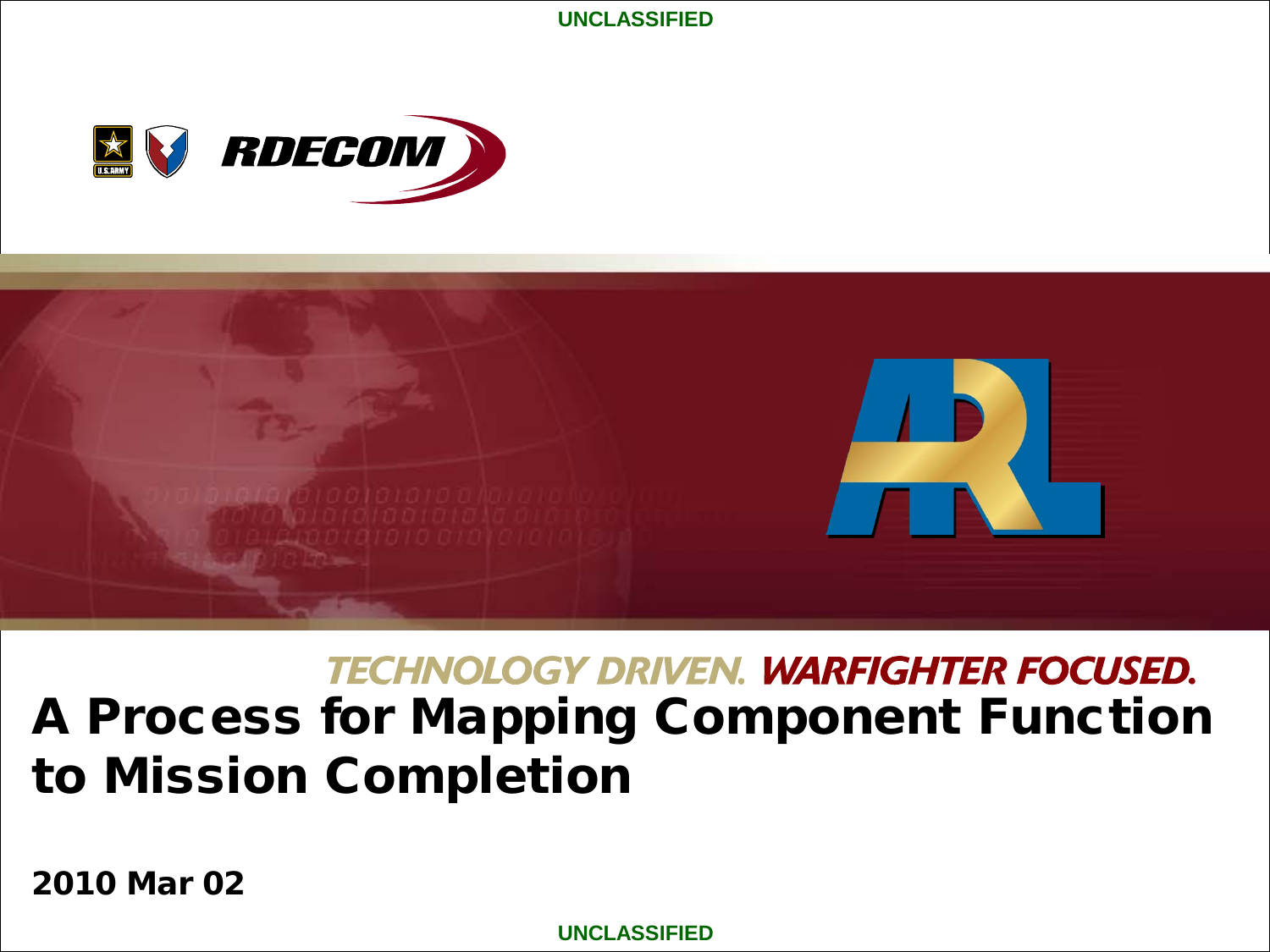



Special thanks to: Bill Landis Mechanical Engineer ARL/SLAD (410) 278-2675 [Wlandis@arl.army.mil](mailto:Wlandis@arl.army.mil)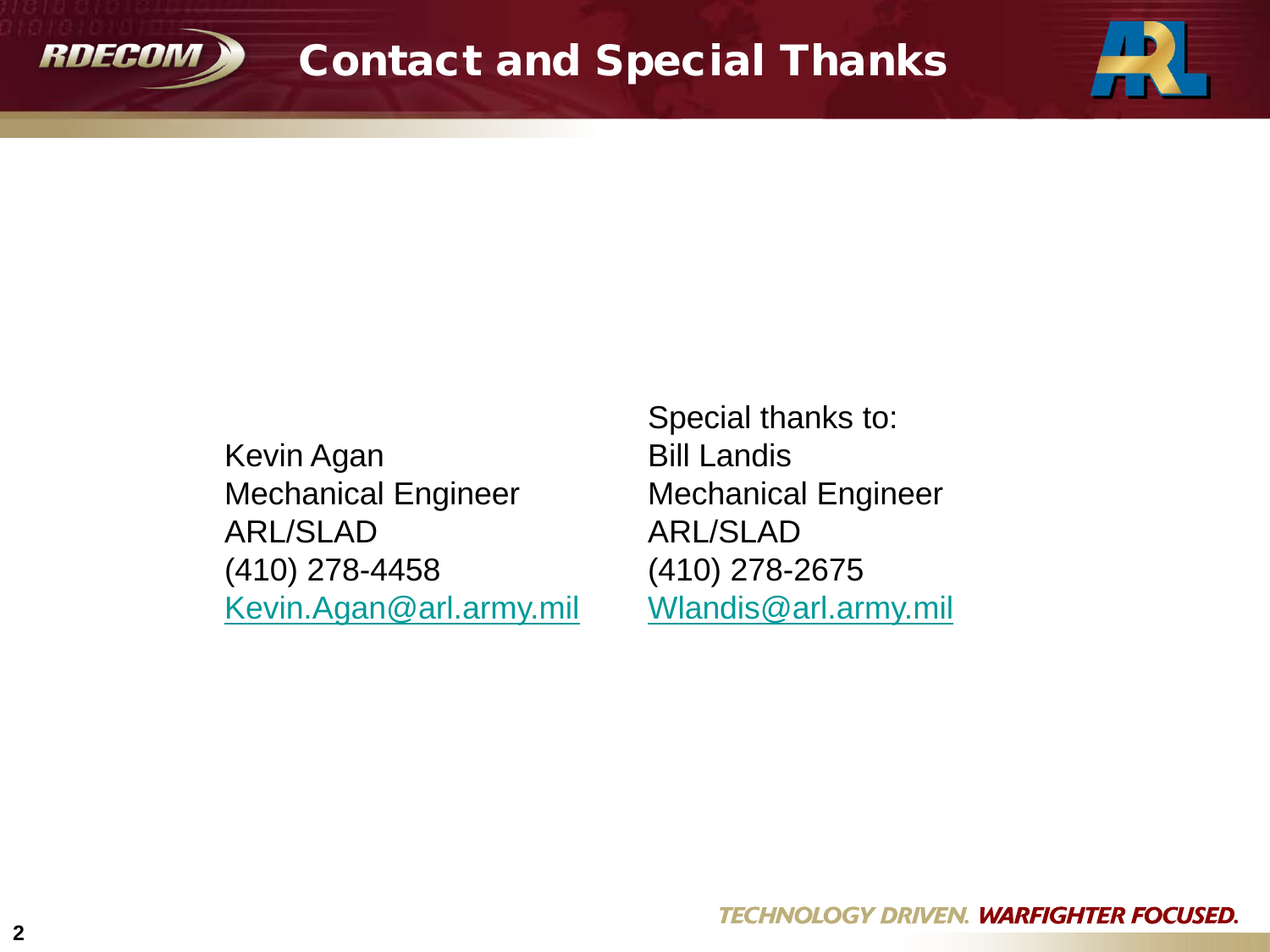





- Issue / Introduction
- Paradigm Preview
- A Required Tool: Fault Tree Analysis
- Paradigm Explanation
- The Mission and Means Framework
- Example: A simple tank battle
- Example: Networked UAV and SPH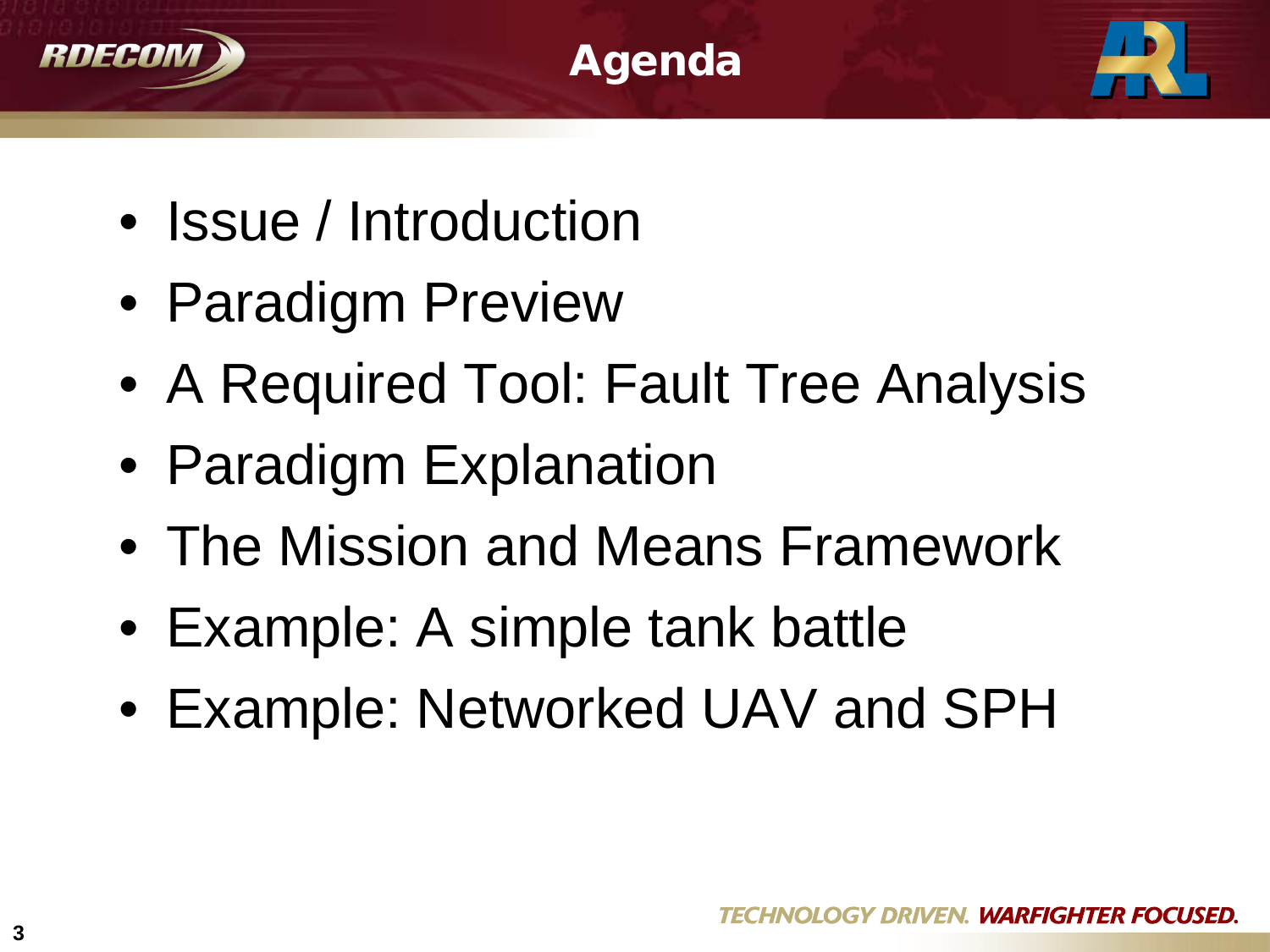

# A process is needed to evaluate the loss of component function in networked systems to the completion of the mission.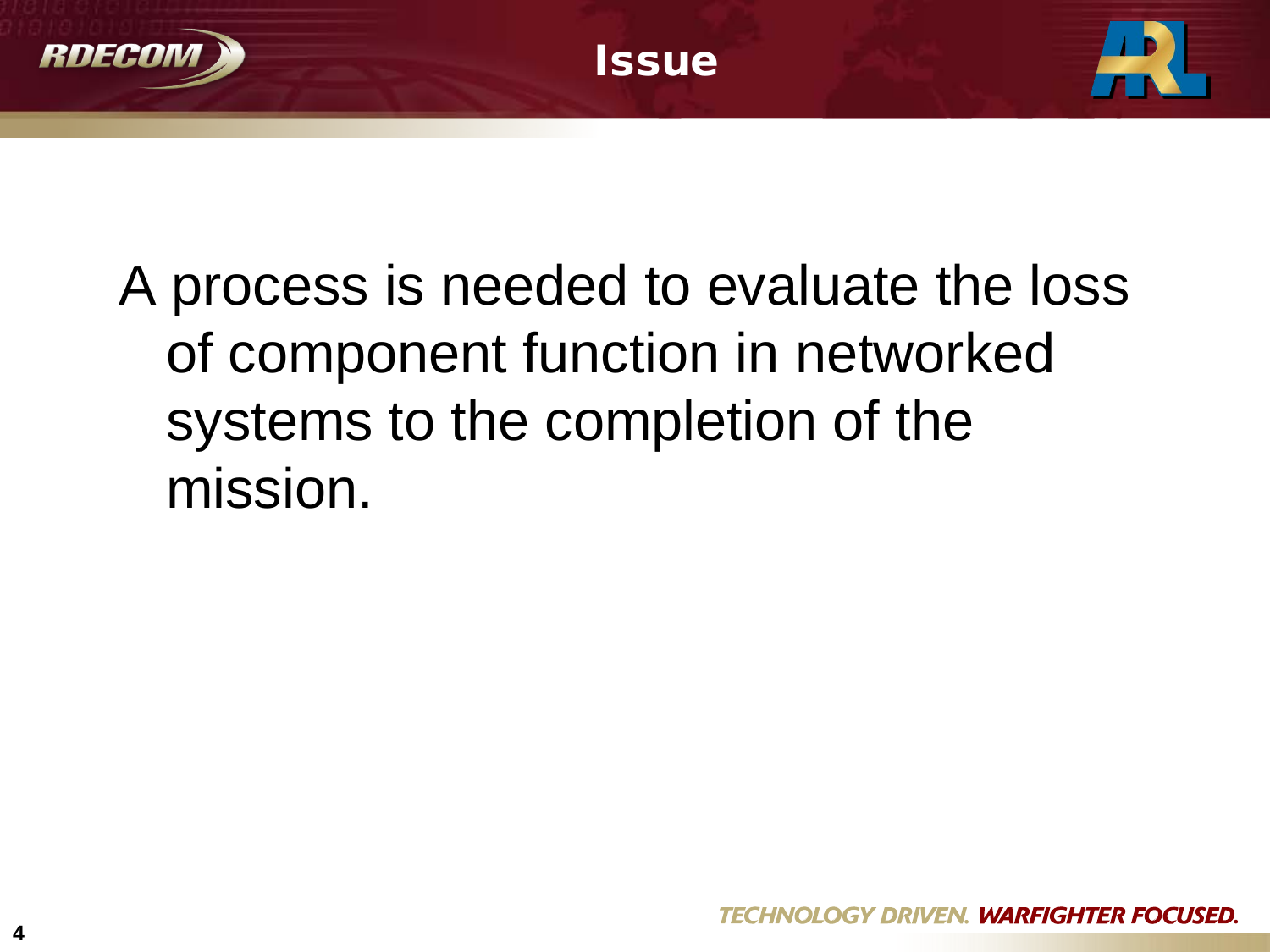

# As a best practice, the consumer product industry has been conducting task-based component analysis for decades.

Mission:

- Task 1
- Task 2 **. .**

• Task n

**.**

Functionality:

**. .**

- Component 1
- Component 2 **.**
- Component n

HNOLOGY DRIVEN. **WARFIGHTER FOCUSED.** 

RDECO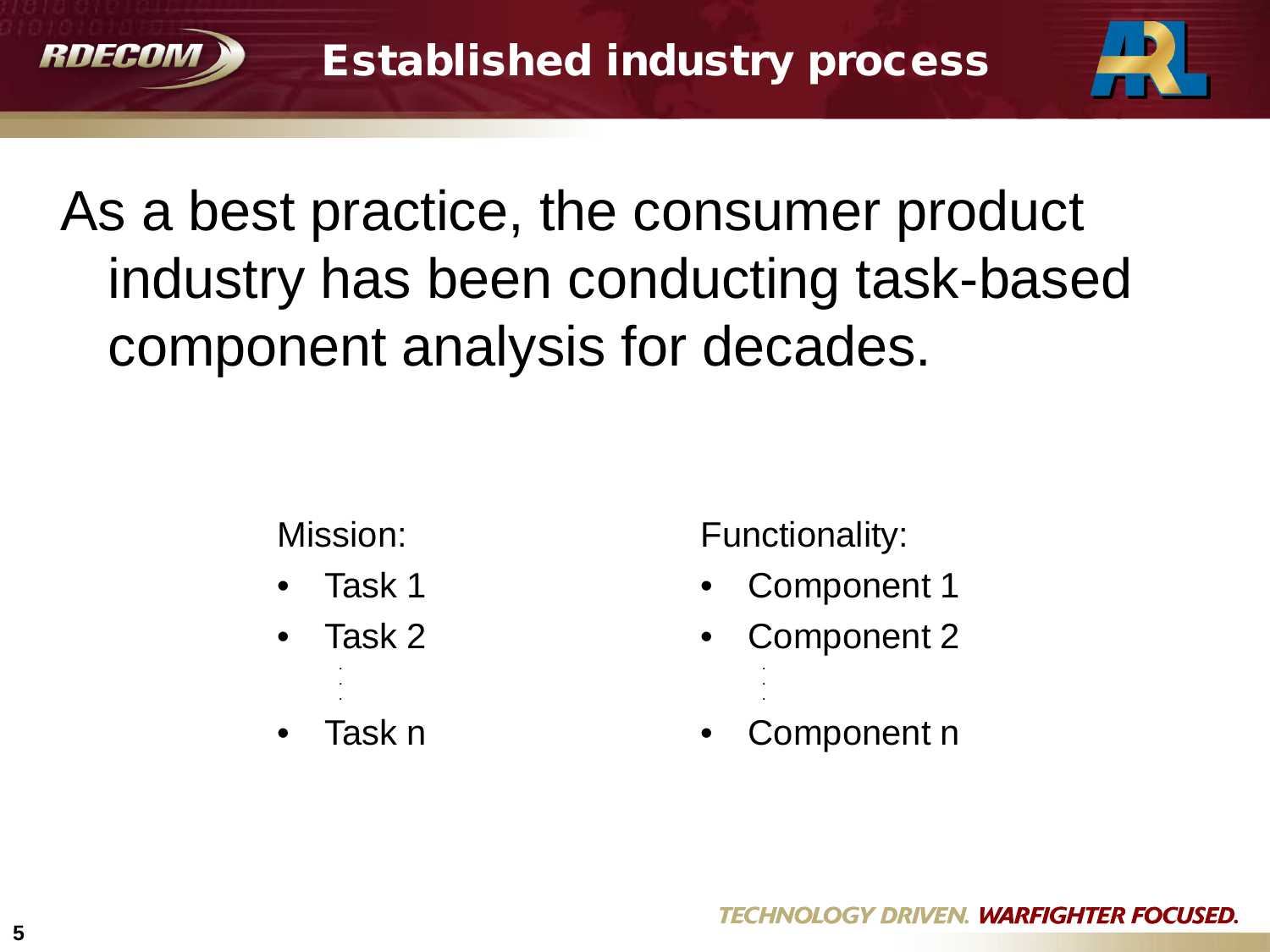



A preliminary process has been developed within ARL/SLAD that can correlate component availability to the completion of Army standard mission tasks.

This process is currently being tested and improved.

RNECO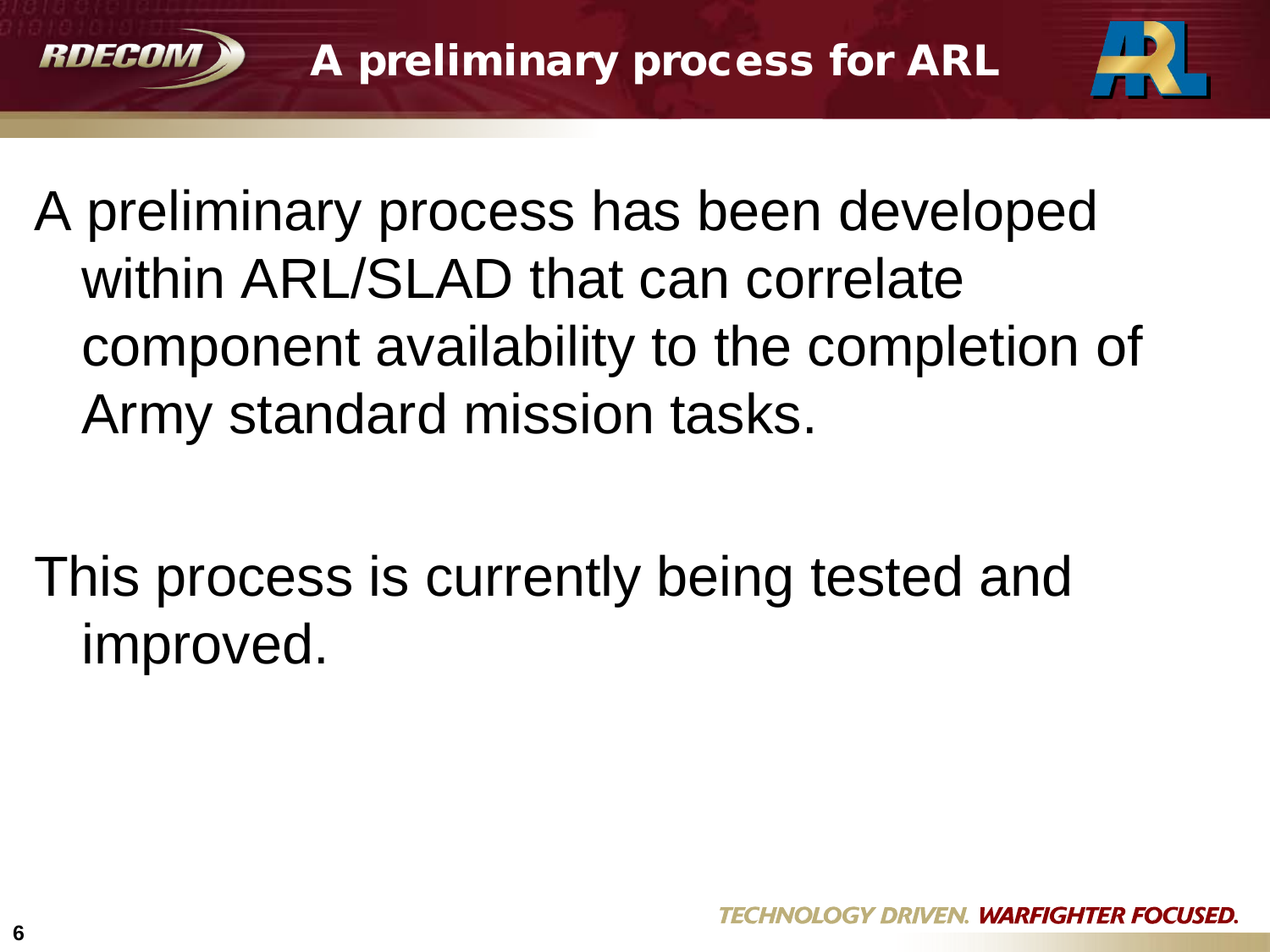



- Using fundamentals from systems and reliability engineering:
	- Quantitatively define what the system and personnel can accomplish (tasks).
	- Quantitatively define what components are required to accomplish these tasks.
- Focus of analysis is remaining capability.
- Maintain terminology familiar to the military user:
	- Attainable Speed
	- Send/Receive Communications
	- Execute Fire Missions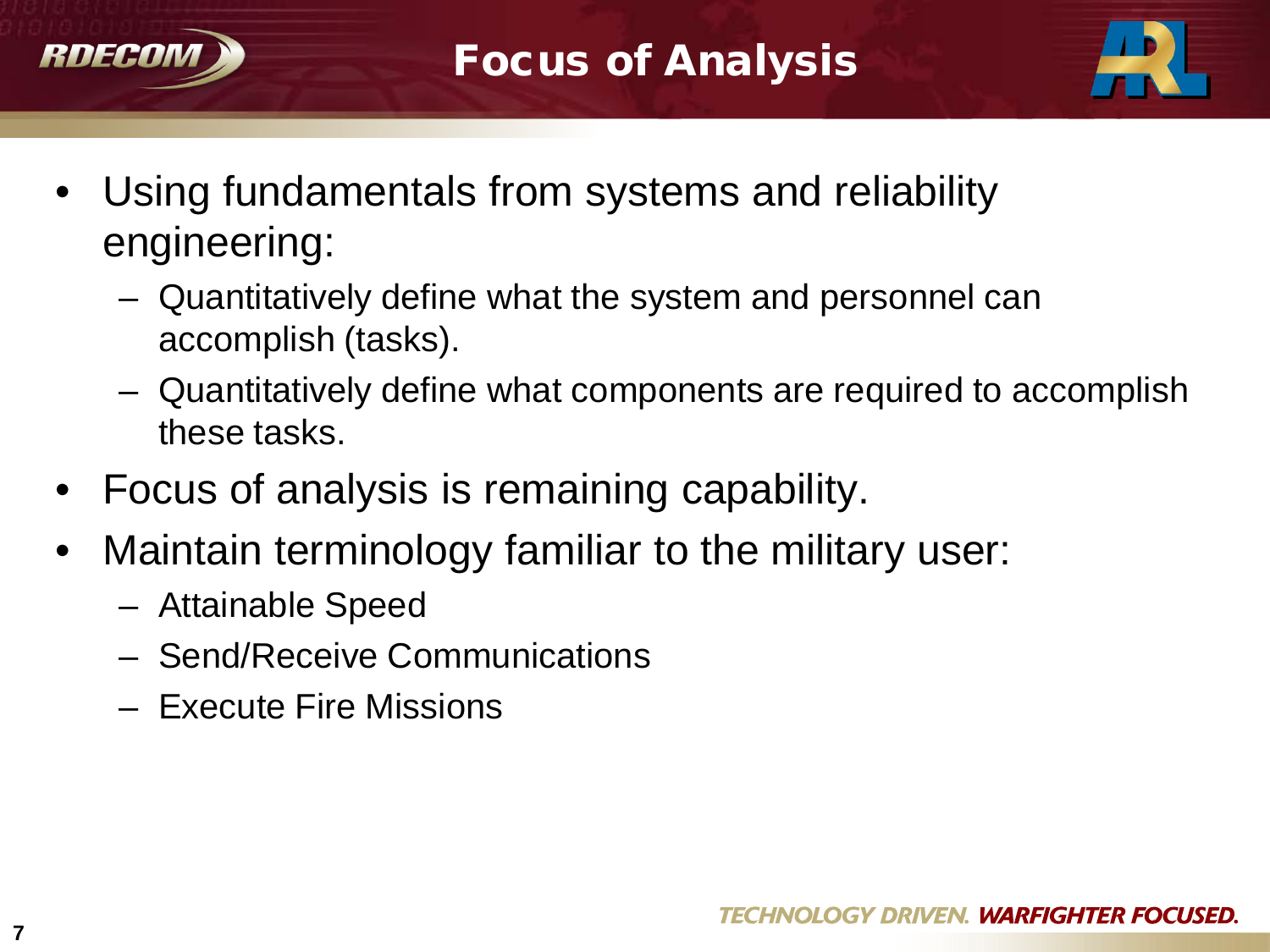

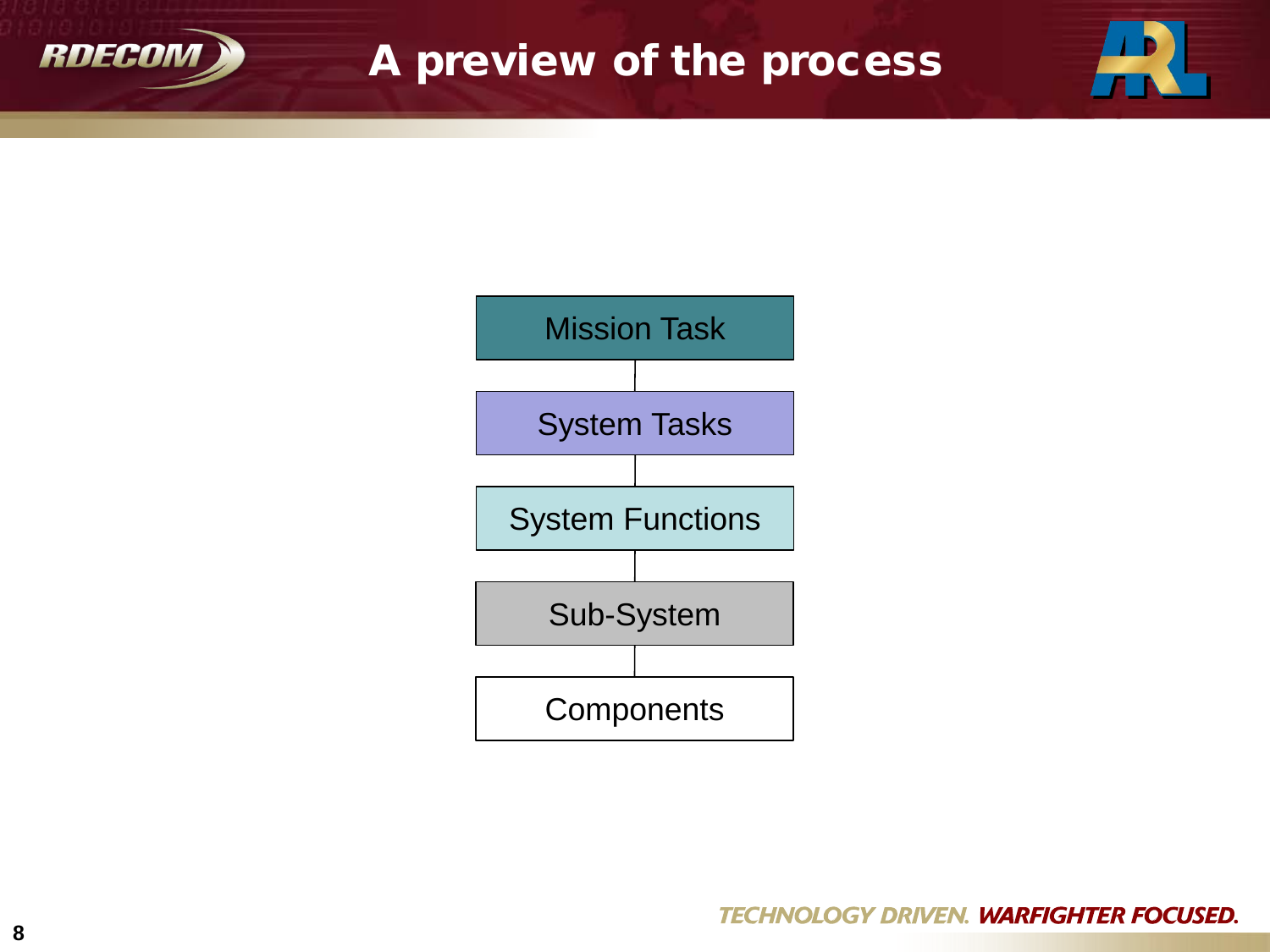



- Fault Tree: a logic diagram that represents operating relationships.
- As long as a functioning path can be traced from beginning to end, then the operation and/or capability is maintained.
- Each level of the paradigm comprises of Fault Tree relationships to the level below.



**TECHNOLOGY DRIVEN. WARFIGHTER FOCUSED.** 

RNECO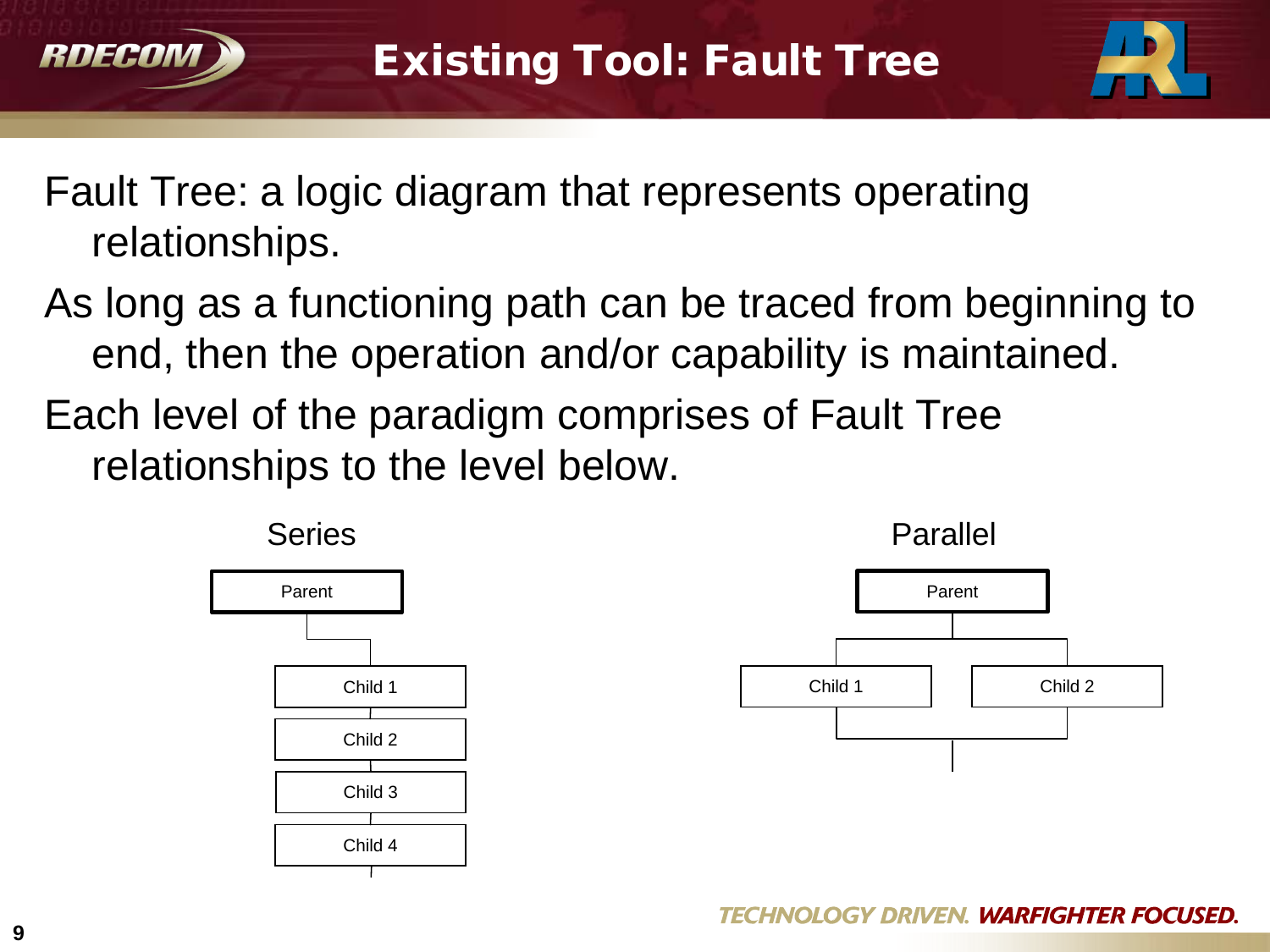



- The component is the lowest level of the analysis.
- The component is the individual hardware that is required for a system to function.
	- Gear
	- Tire
	- Oil Filter
	- Fuel Tank

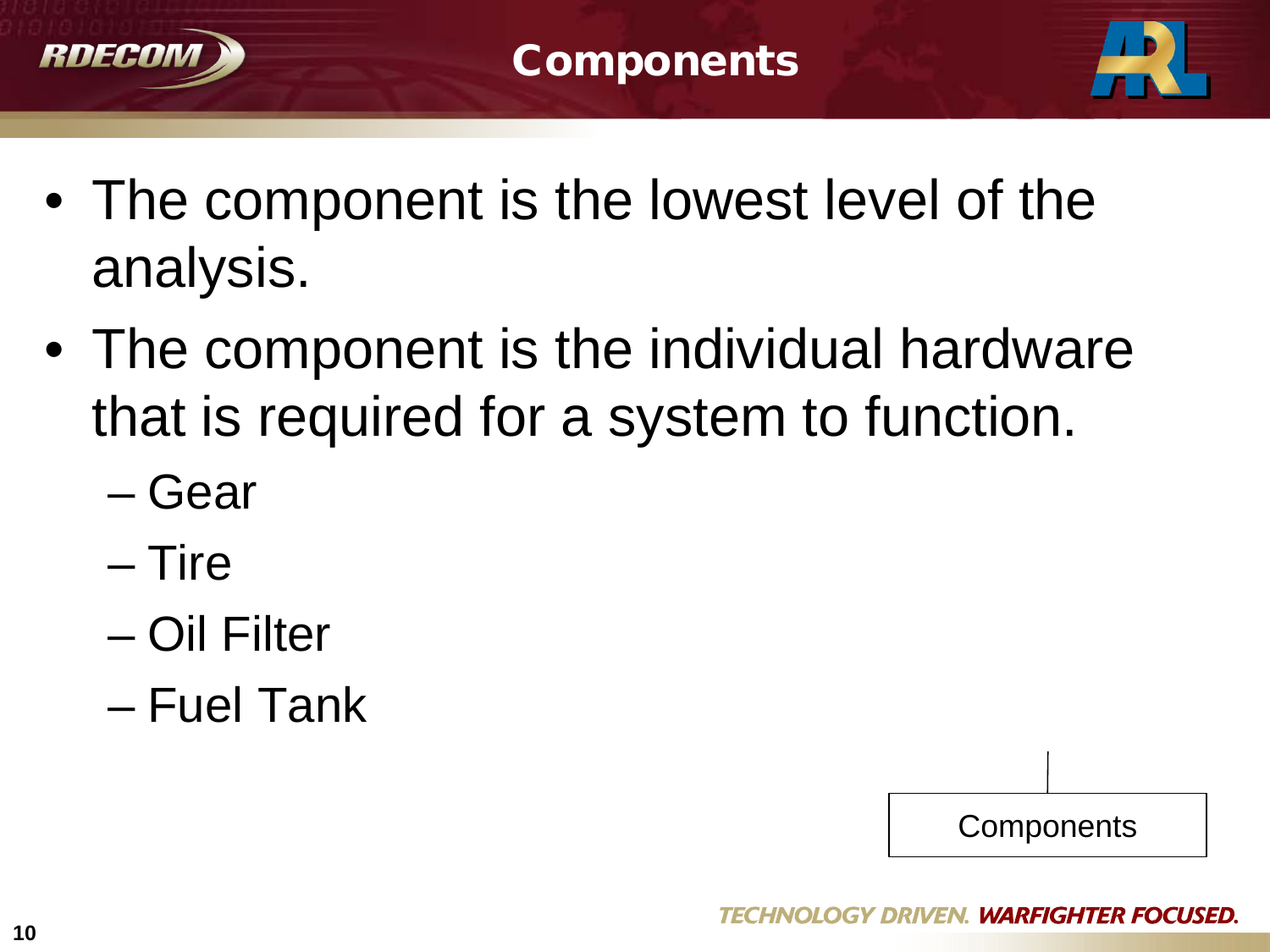



- For each component, failure modes and or operating conditions are defined.
	- Standard operating conditions
	- Probability of Component Dysfunction Given a Hit (PCD|H) {Probability of Kill  $(P_k)$ }
- Consider all modes and conditions with respect to successful operation given an insult or use.
- With an insult to a component, evaluate to see if it is available and functioning.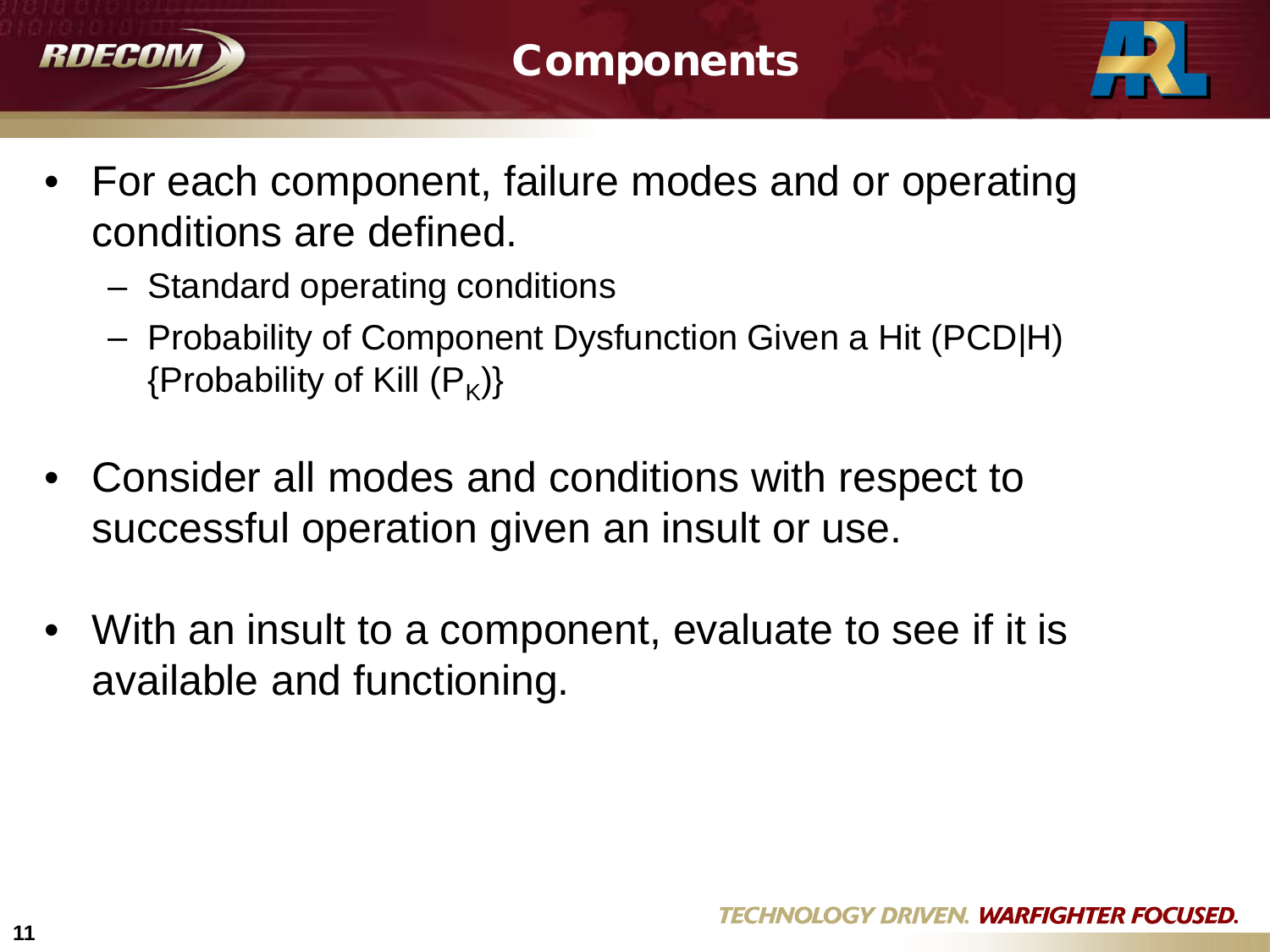



A Sub-System is an assembled collection of components that work together to fulfill a specific purpose.

Examples:

- Automatic Transmission
- Wheel, Front Left
- Lubrication System
- Fuel System



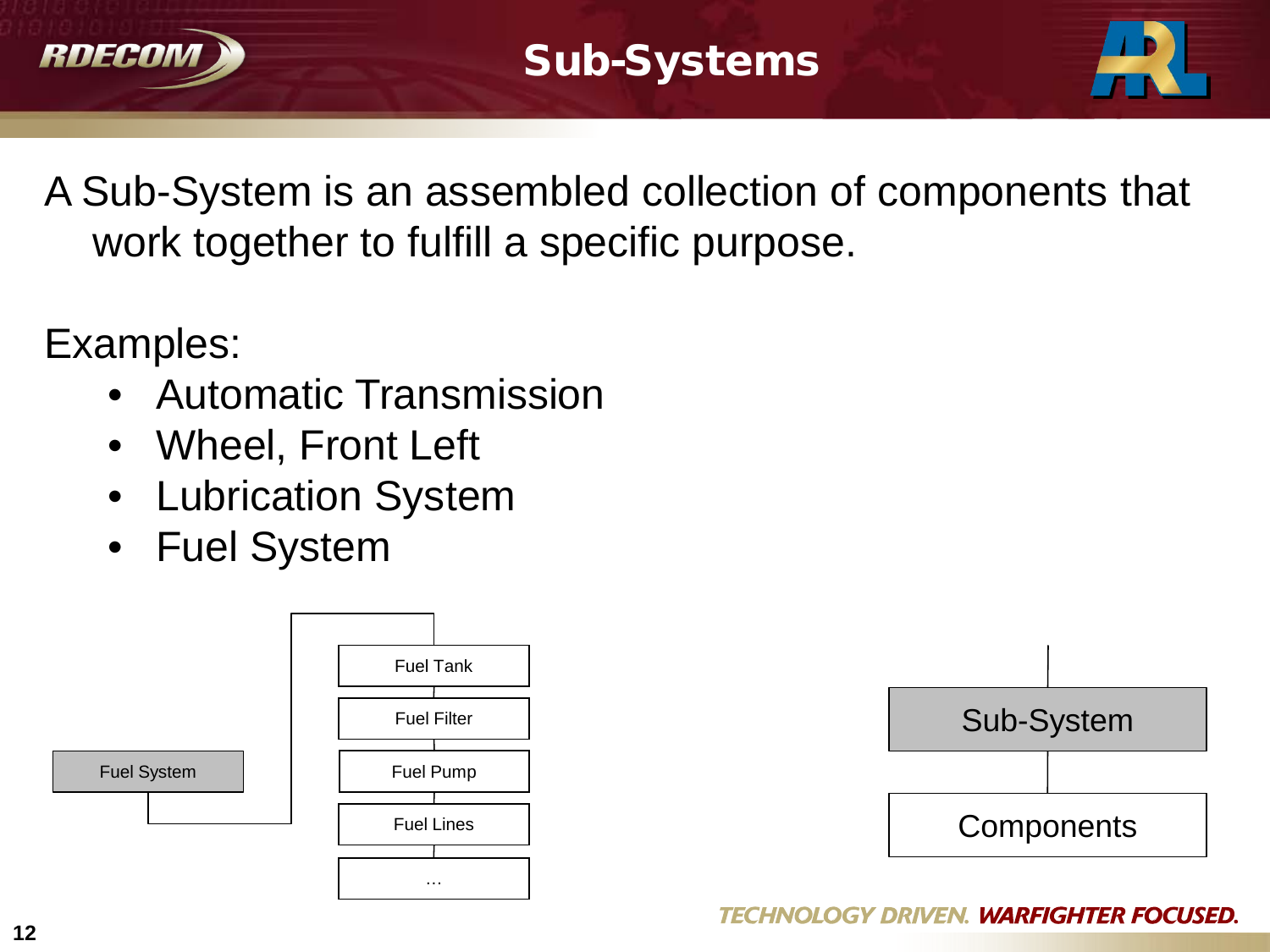



# A System Function is an observable, repeatable, and measureable performance of the sub-systems.

# Examples:

- Maintain Cooling (Engine)
- Generate Energy from Fuel
- Transmit Electrical Power
- Transfer Power to the Wheels

#### Cooling sub-system example:

To maintain the proper operating temperature of the engine, the cooling system needs to remove waste heat from the system. The fans and related drive trains are required to maintain adequate air-flow.



#### **TECHNOLOGY DRIVEN. WARFIGHTER FOCUSED.**

System Functions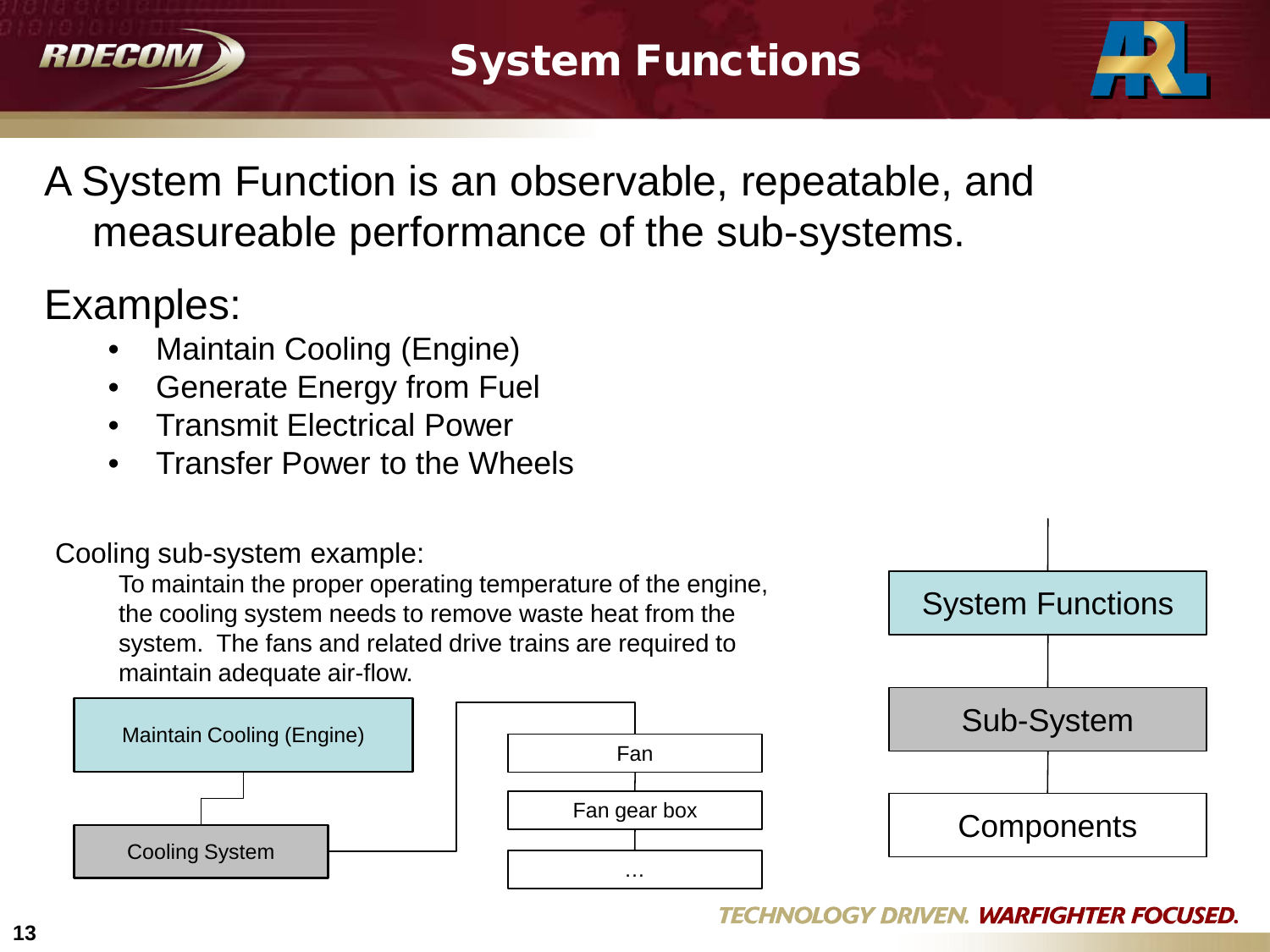

### System Functions



### System Functions can be either binary or probabilistic:



| State:               | <b>System Function Value:</b> |
|----------------------|-------------------------------|
| All parts functional | 1.0                           |
| Fan failed           | 0.O                           |



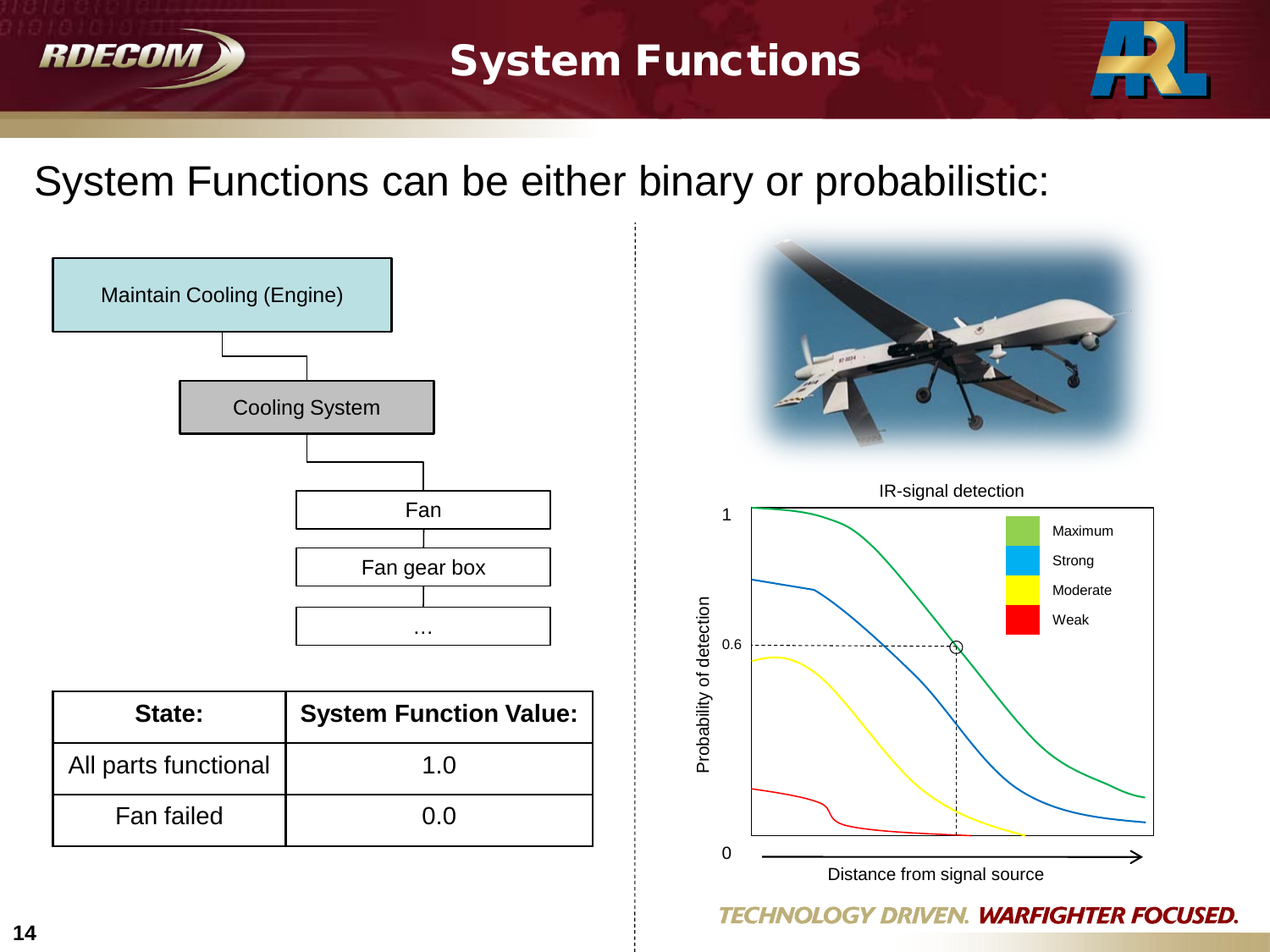



- A System Task is a mutually independent performance of the system.
	- This task is observable, measurable, and repeatable.
- For a light-duty four-wheeled vehicle, some sample System Tasks are:
	- Operate in night conditions
	- Travel off-road
	- Travel on-roads
	- Protect crew
	- Communicate short-range
	- Communicate long-range
	- Communicate intra-vehicle
	- Haul trailer

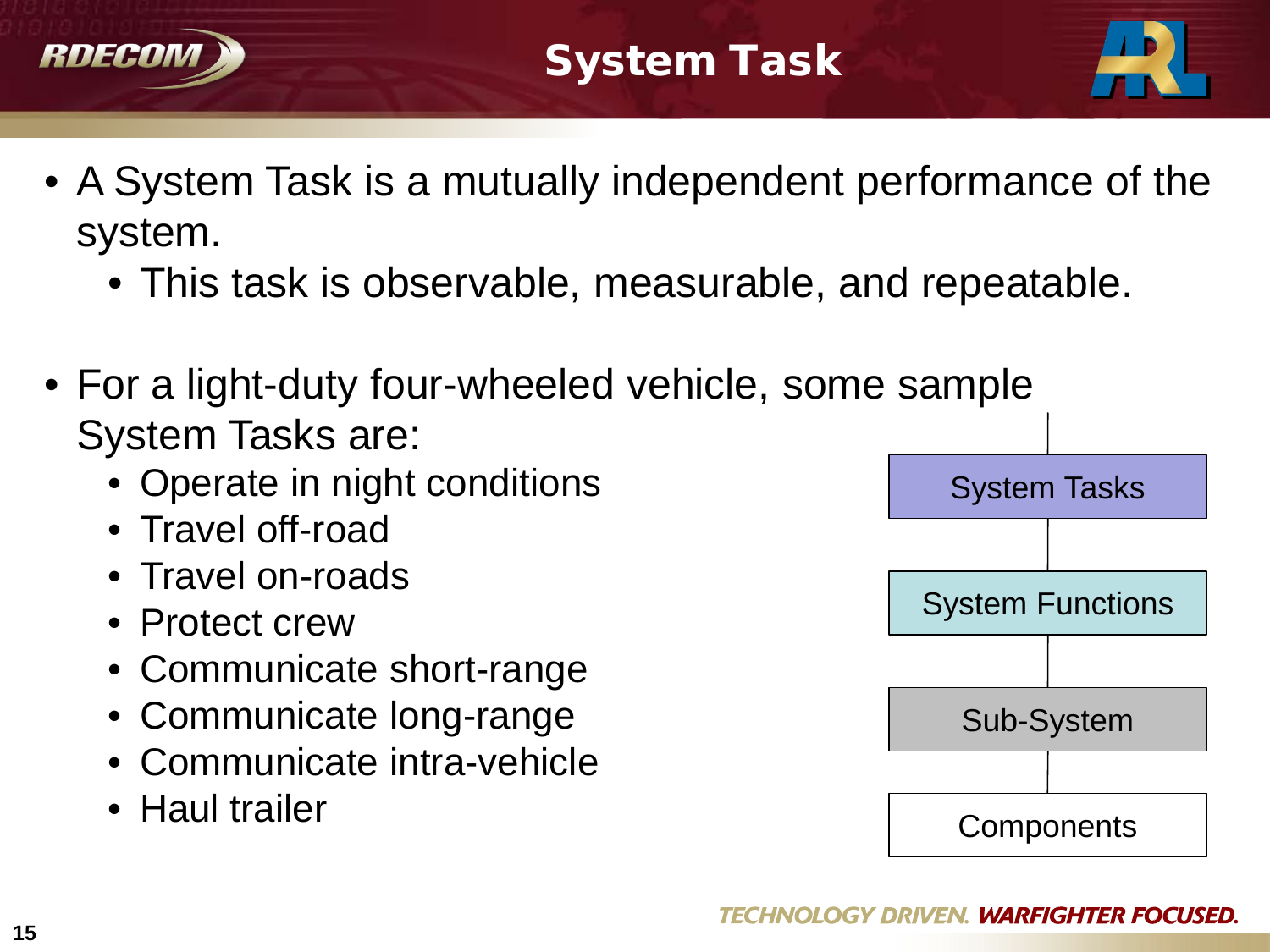



# As damage is applied, a System Task could degrade into subsequent bins of performance, as seen below.

| <b>Travel on Roads</b>  | Damage state                  |
|-------------------------|-------------------------------|
| Can travel 31 to 50 mph | Undamaged                     |
| Can travel 11 to 30 mph | Two flat tires, on run-flats  |
| Can travel 1 to 10 mph  | Four flat tires, on run-flats |
| <b>NOT possible</b>     | Tires completed destroyed     |

| <b>Communicate short-range</b> | Damage state          |
|--------------------------------|-----------------------|
| Data and voice                 | Undamaged             |
| Data only                      | Hand-mike failed      |
| Voice only                     | Radio computer failed |
| <b>NOT possible</b>            | Radio failed          |

At any given time and damage state, a system will exist in only one of the bins.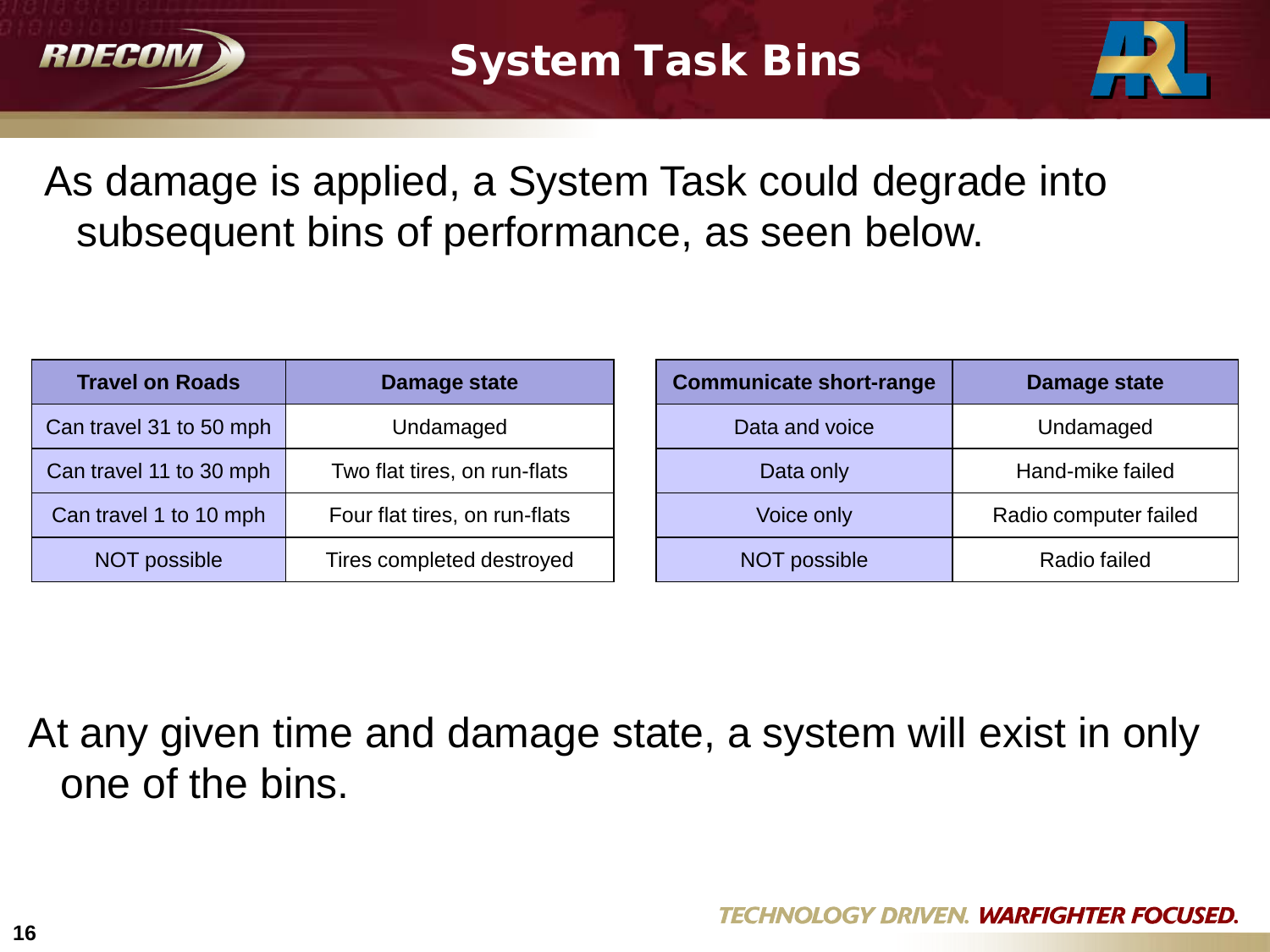

### System Task Bins



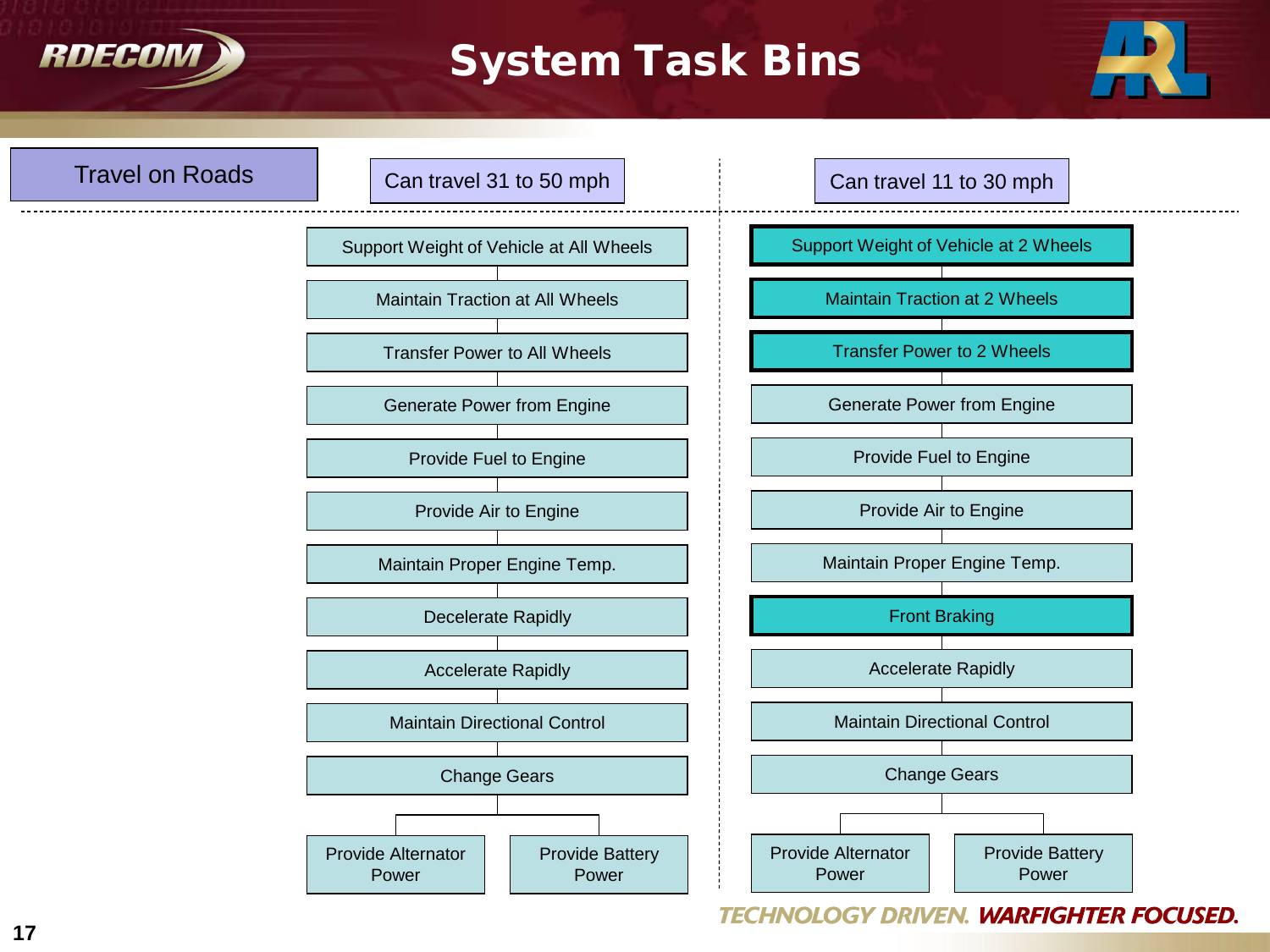



A Mission Task is the operational task that is to be executed by the soldiers and systems working in concert.

• For the Army, the Mission Tasks are defined in Field Manual (FM) 7-15 "The Army Universal Task List" (AUTL).

Examples of Mission Tasks:

- Conduct a raid
- Conduct direct fires
- Hold an objective

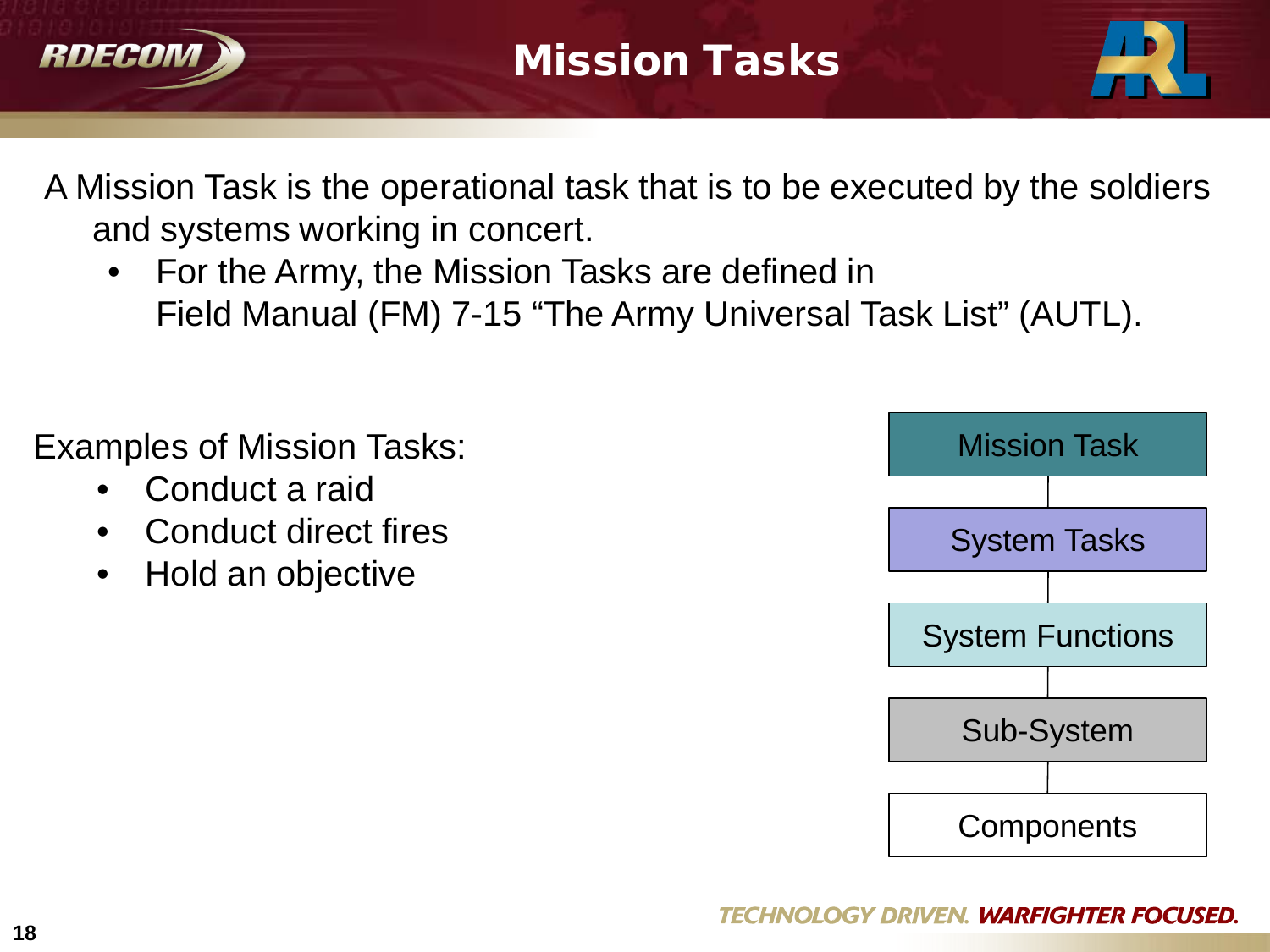



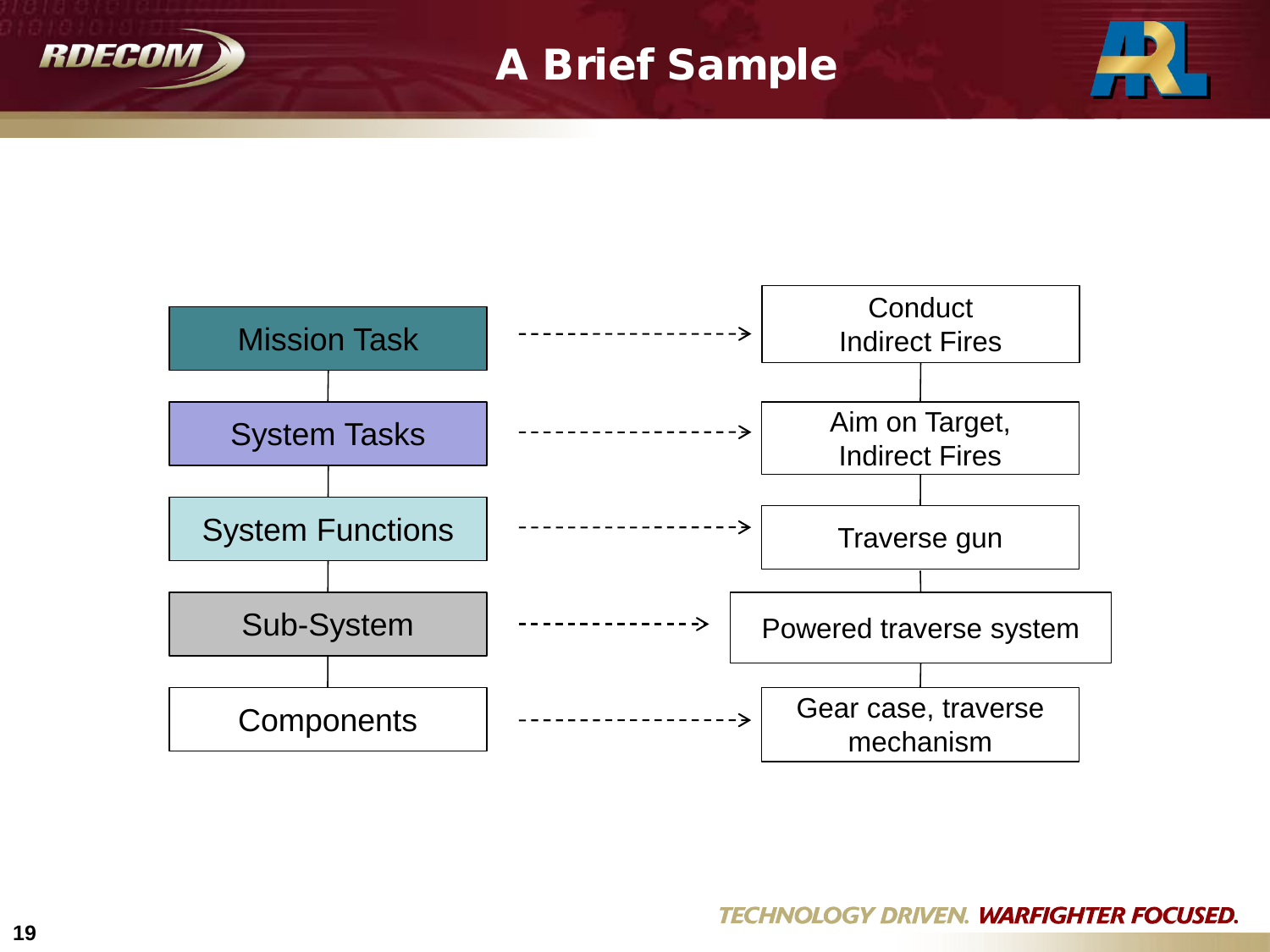

### A Sample Mission Task



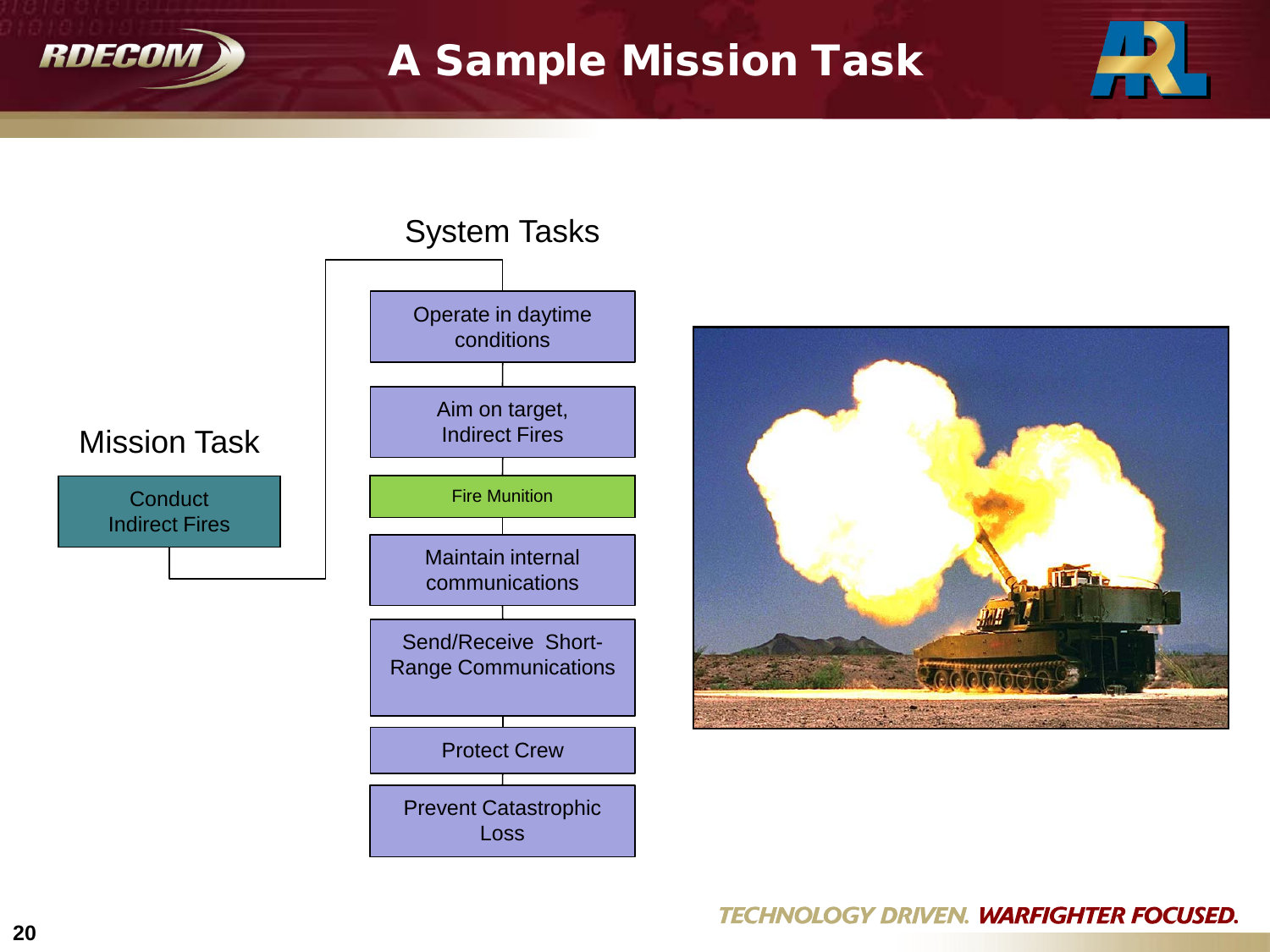### A Piece of a Sample Mission Task





#### **TECHNOLOGY DRIVEN. WARFIGHTER FOCUSED.**

RDECOM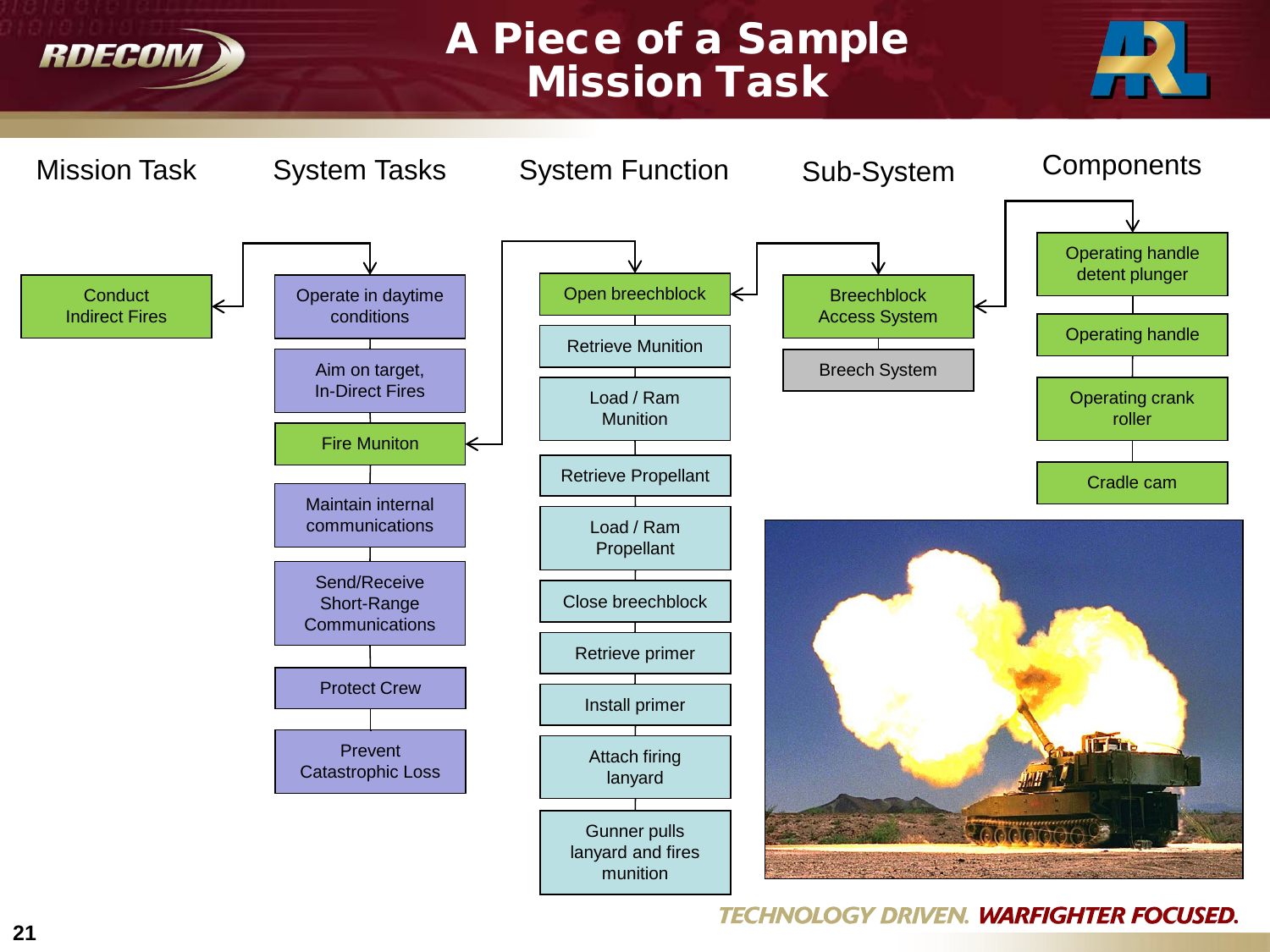



• This example will look at a simplified hypothetical engagement.



Source:

"Fundamentals of Ground Combat System Ballistic Vulnerability / Lethality"; Dietz, et. al., pg 14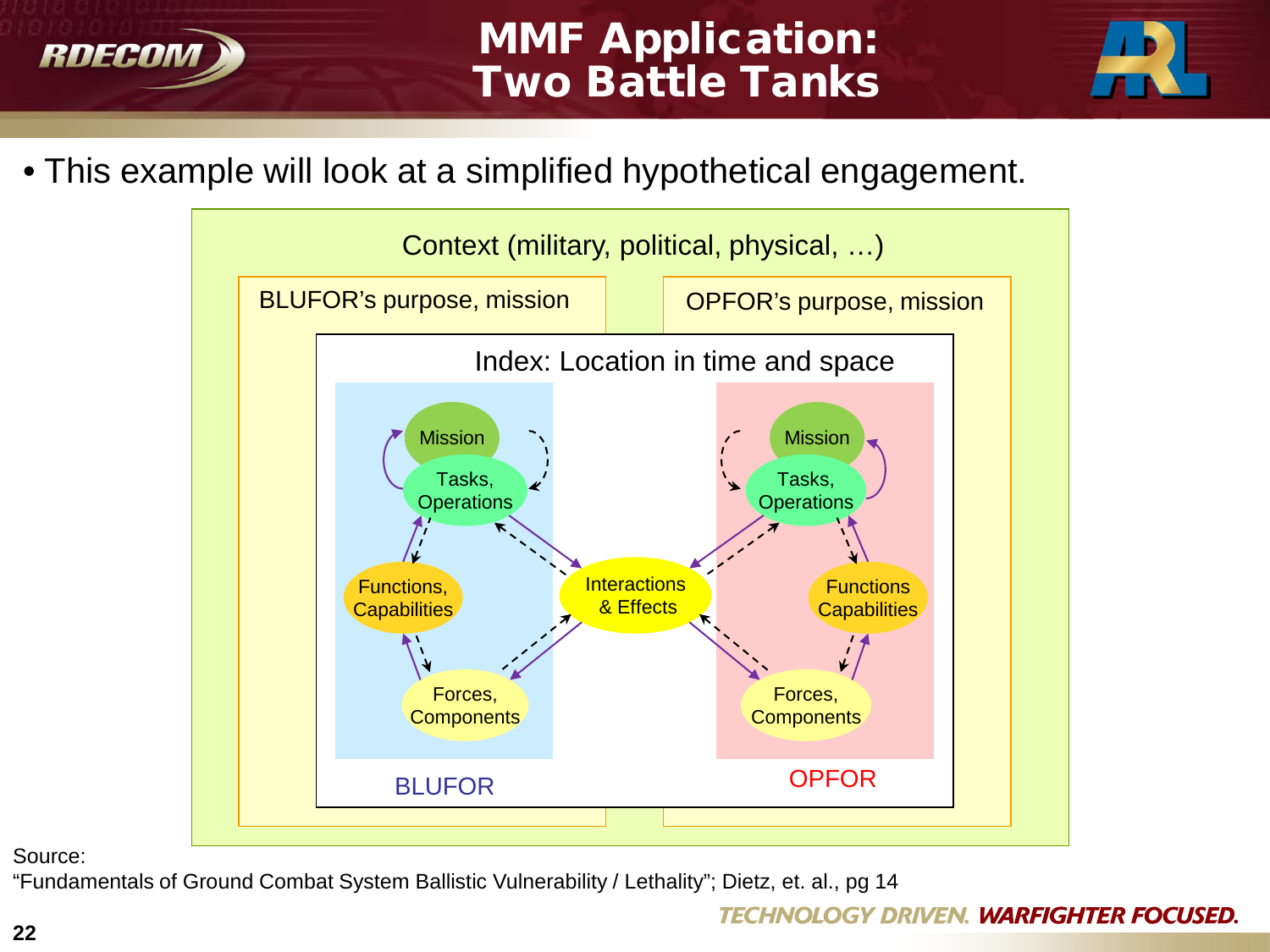



# •*Tank A* (OPFOR) observes *Tank B*  (BLUFOR) move into effective range.

- All *Tank A* components are functional
- The system can accomplish the "*Execute Direct Fire*" System Task
- An anti-tank round is fired.



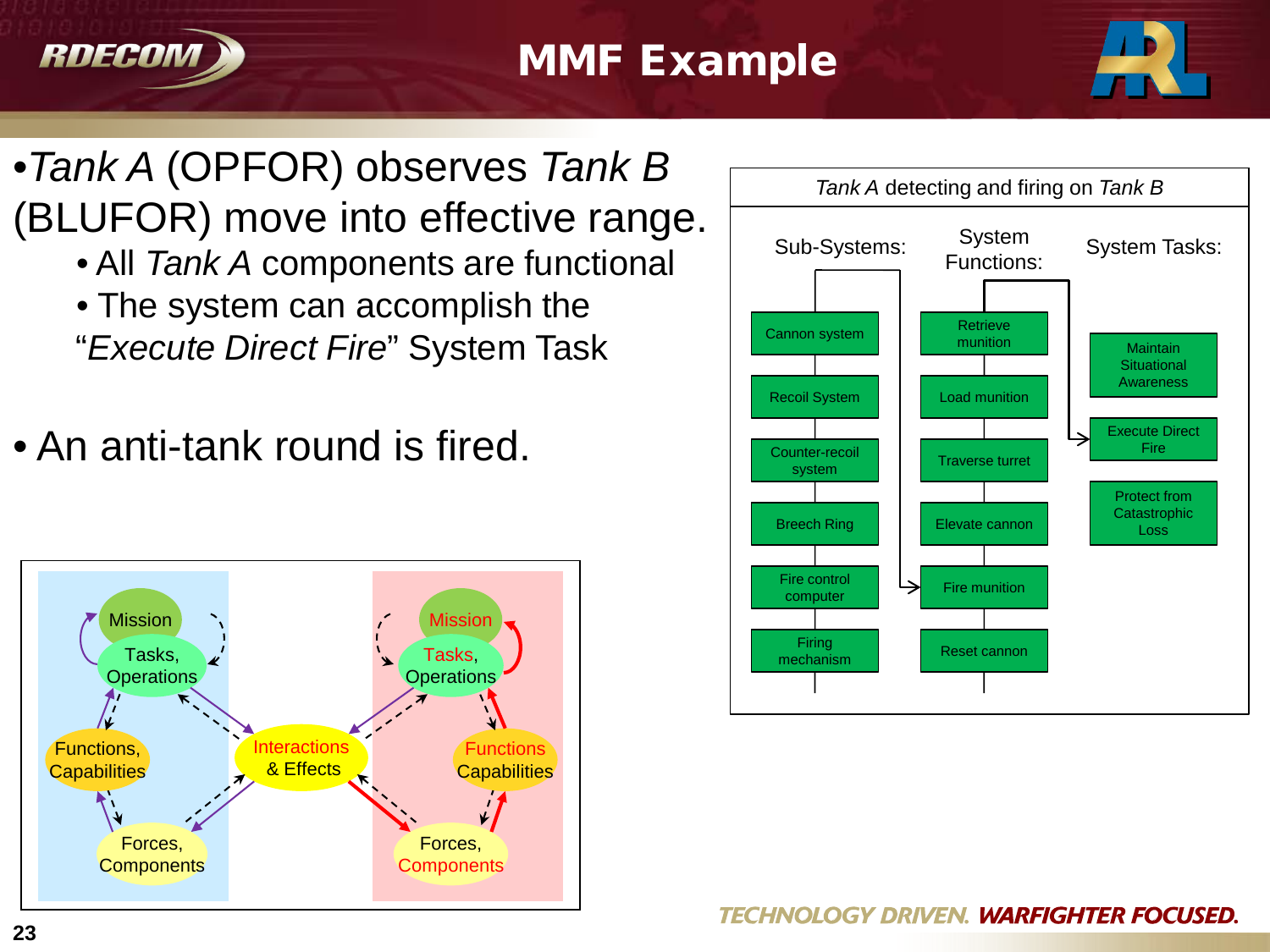



### The round fired from *Tank A* impacts *Tank B* on the track and road wheels.  $\vert$  sub-Systems:

- The interaction of the round with the track, road wheels, and suspension will cause those components to fail.
- The only resultant capability for "*Travel Off-Road"* is "NOT possible."



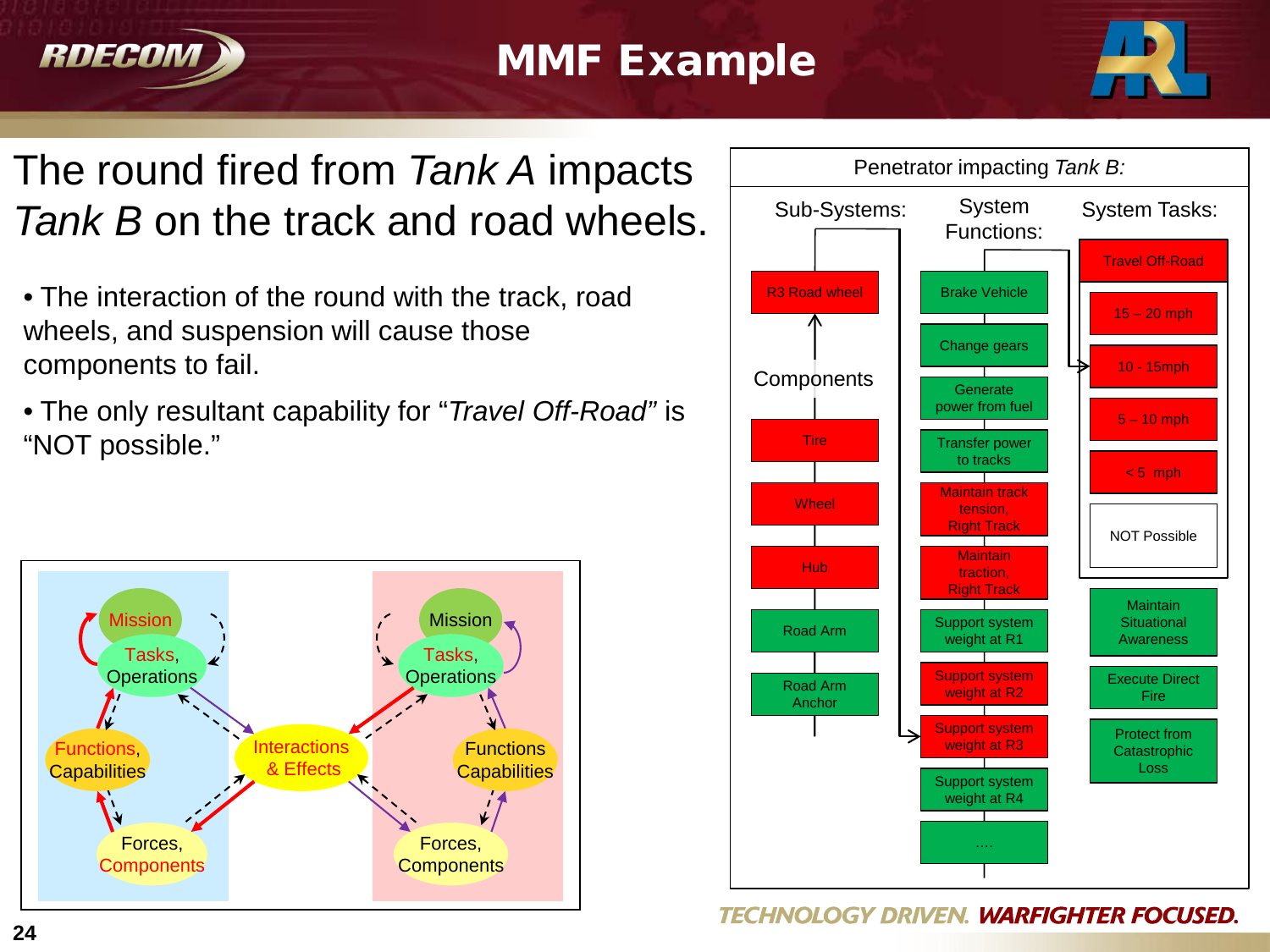



# *Tank B* returns fire on *Tank A*.

- All firepower components are functional.
- Capable of all Firepower System Tasks.



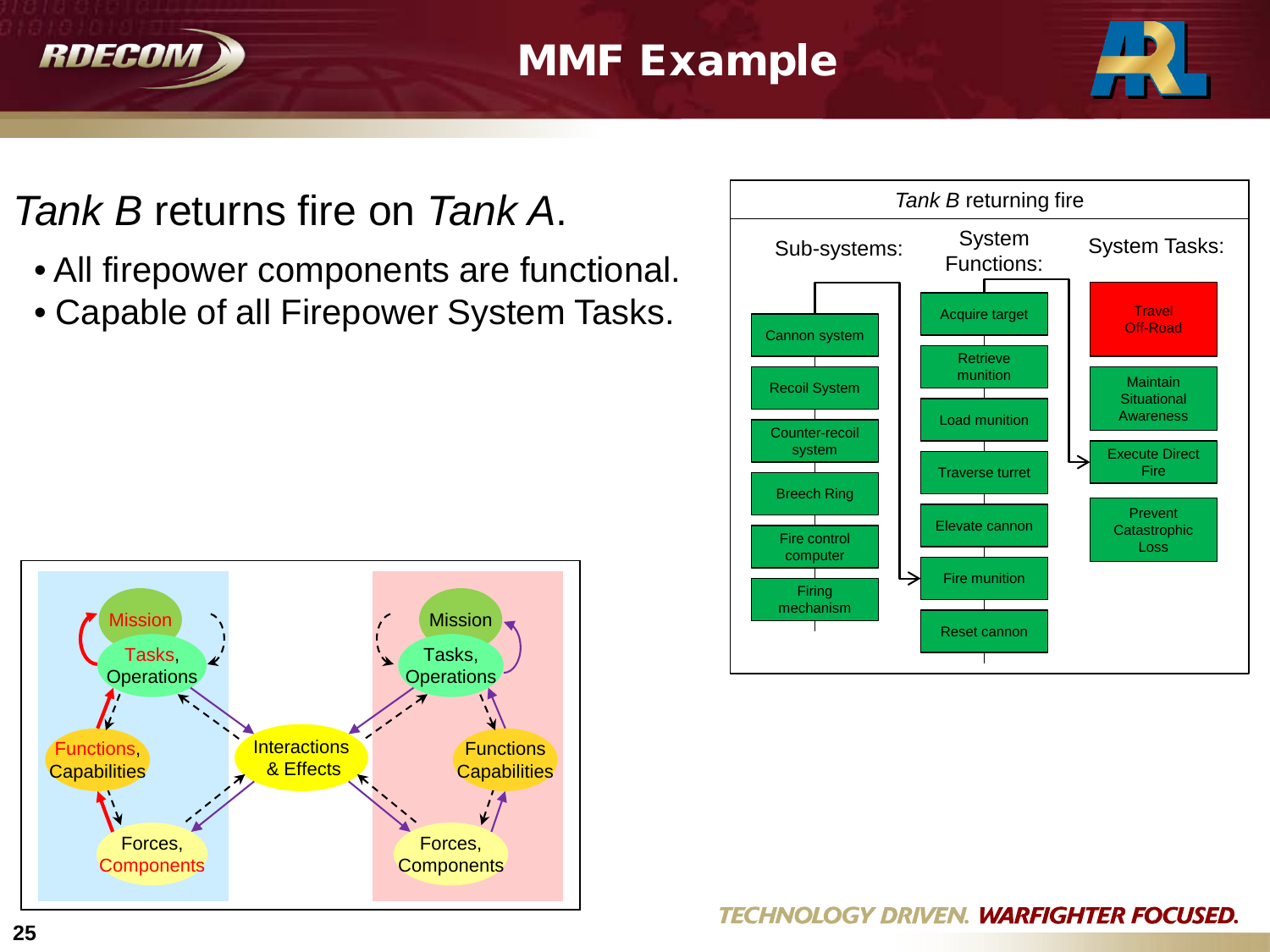



### The round from *Tank B* impacts the side of *Tank A*.

- The penetrator from the *Tank B* passes through the armor of the *Tank A*.
- Upon entering the interior, either spall or the main penetrator interact with energetic material.
- This interaction results in a catastrophic detonation.



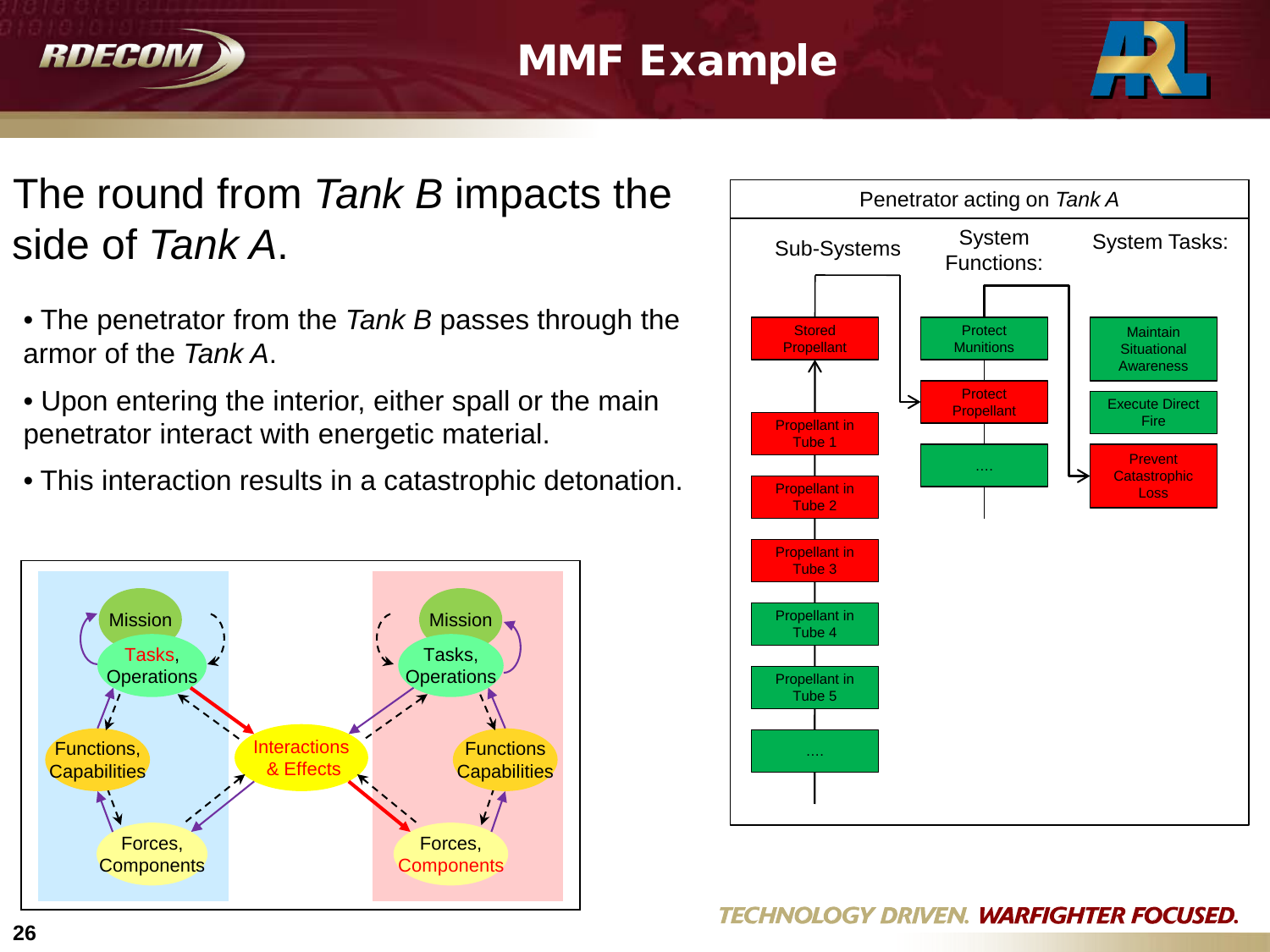



# *Tank A* has experienced a catastrophic event.

Due to the loss of all components:

- all *Tank A* System Functions are not available,
- all *Tank A* System Tasks are not available,
- the *Tank A* Mission Tasks cannot be completed.



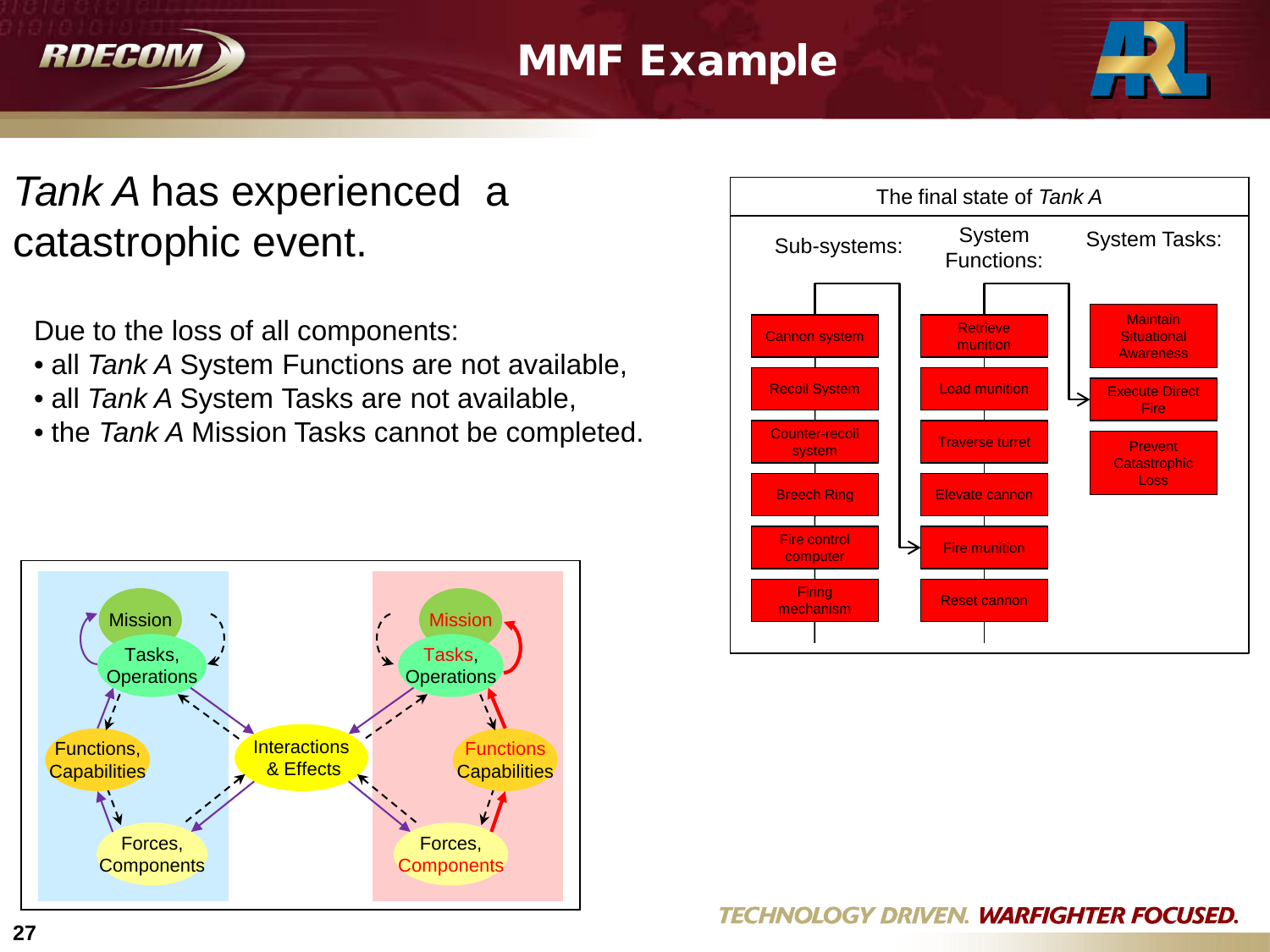



In a future combat scenario, an unmanned aerial vehicle (UAV) functions as a forward observer for a self-propelled howitzer (SPH).

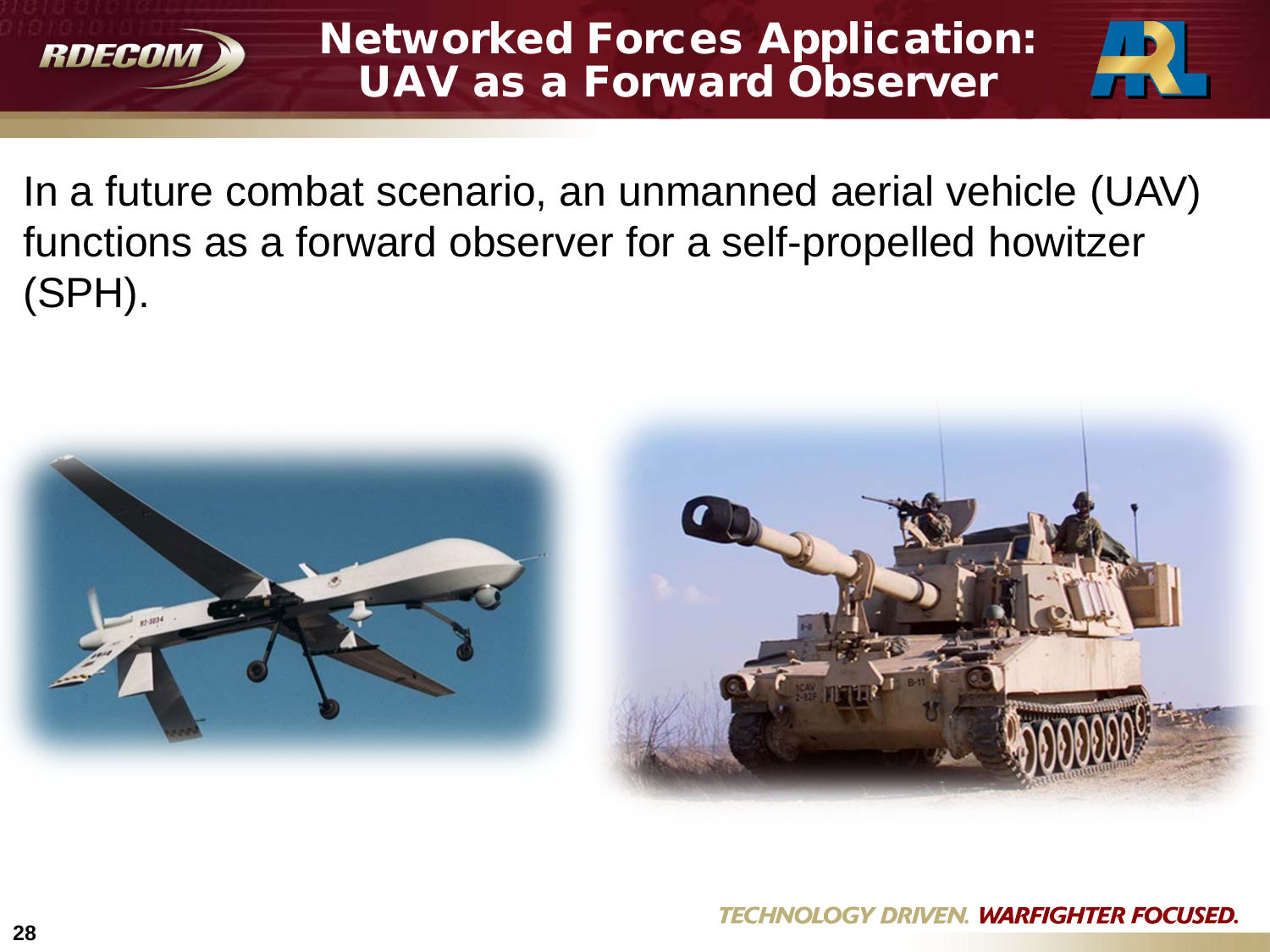

### UAV Sample Definition

1



Maximum Strong Moderate

# The UAV, while on patrol, flies  $\frac{1}{1}$ within detection range of a possible target emitting IR radiation.

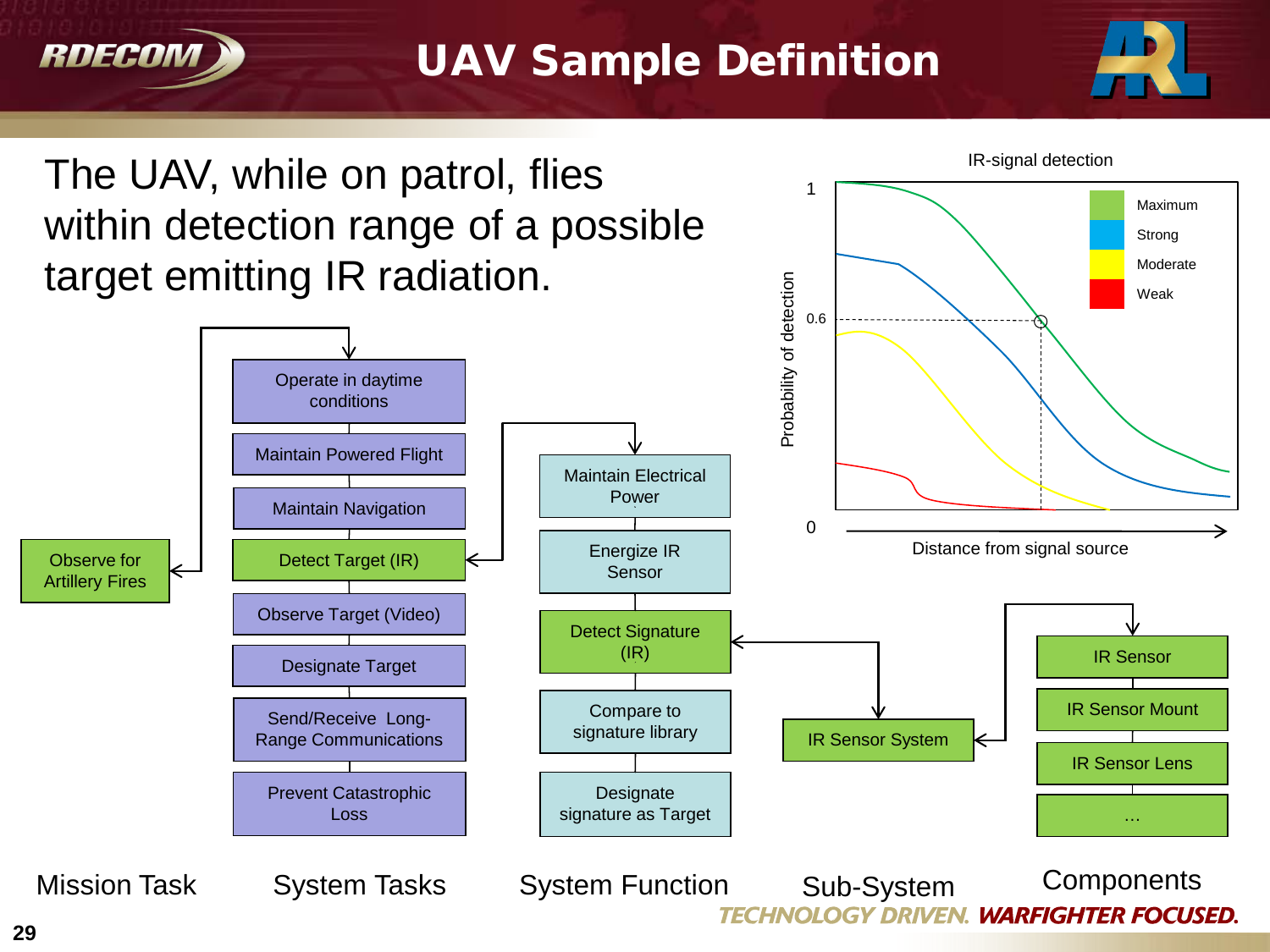

### UAV Sample Definition



Because the UAV detected the target, it will send a communication to the emplaced SPH.

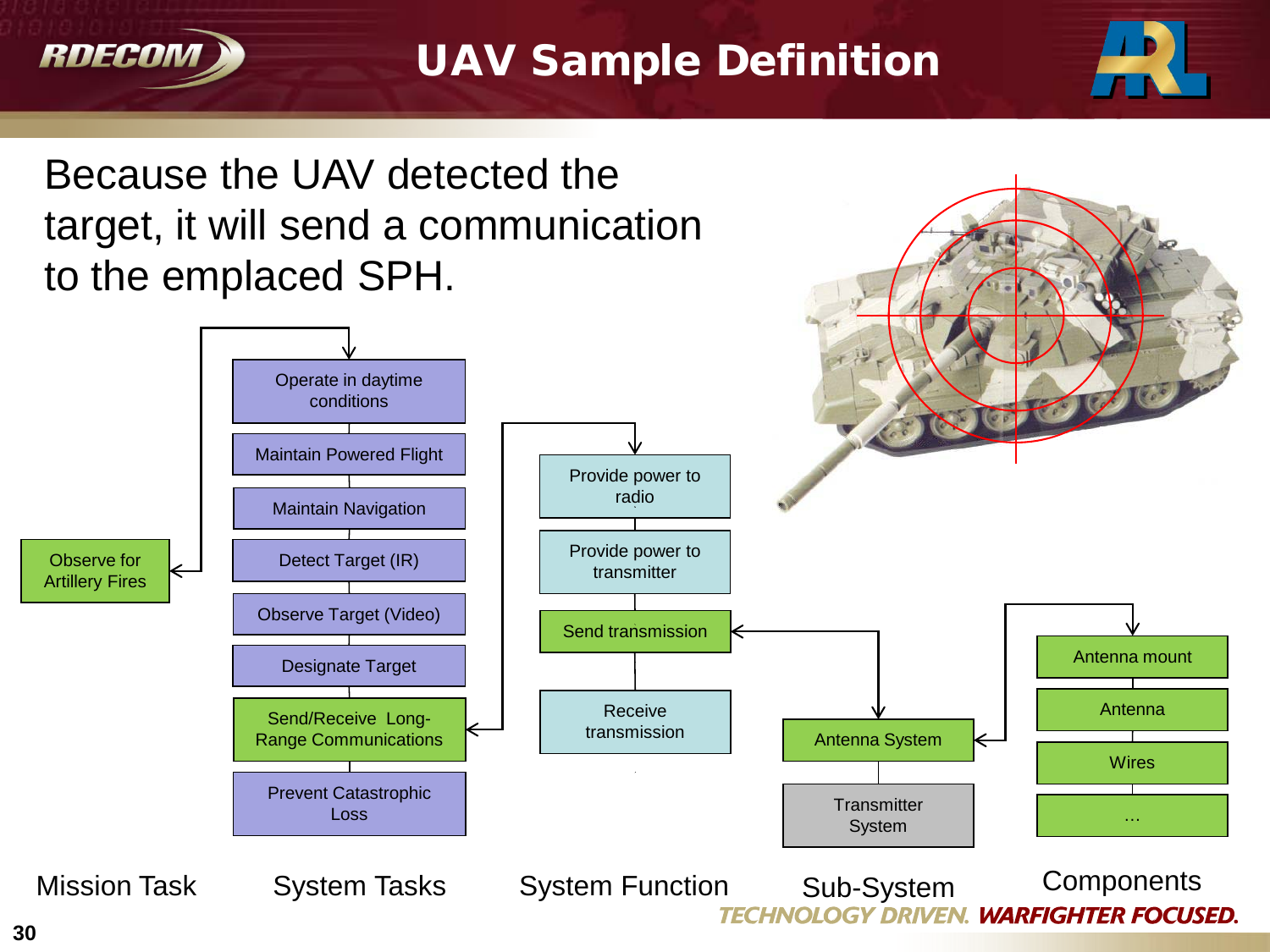



# Since all communication components are functional, the SPH is able to receive the fire mission.



RDECOM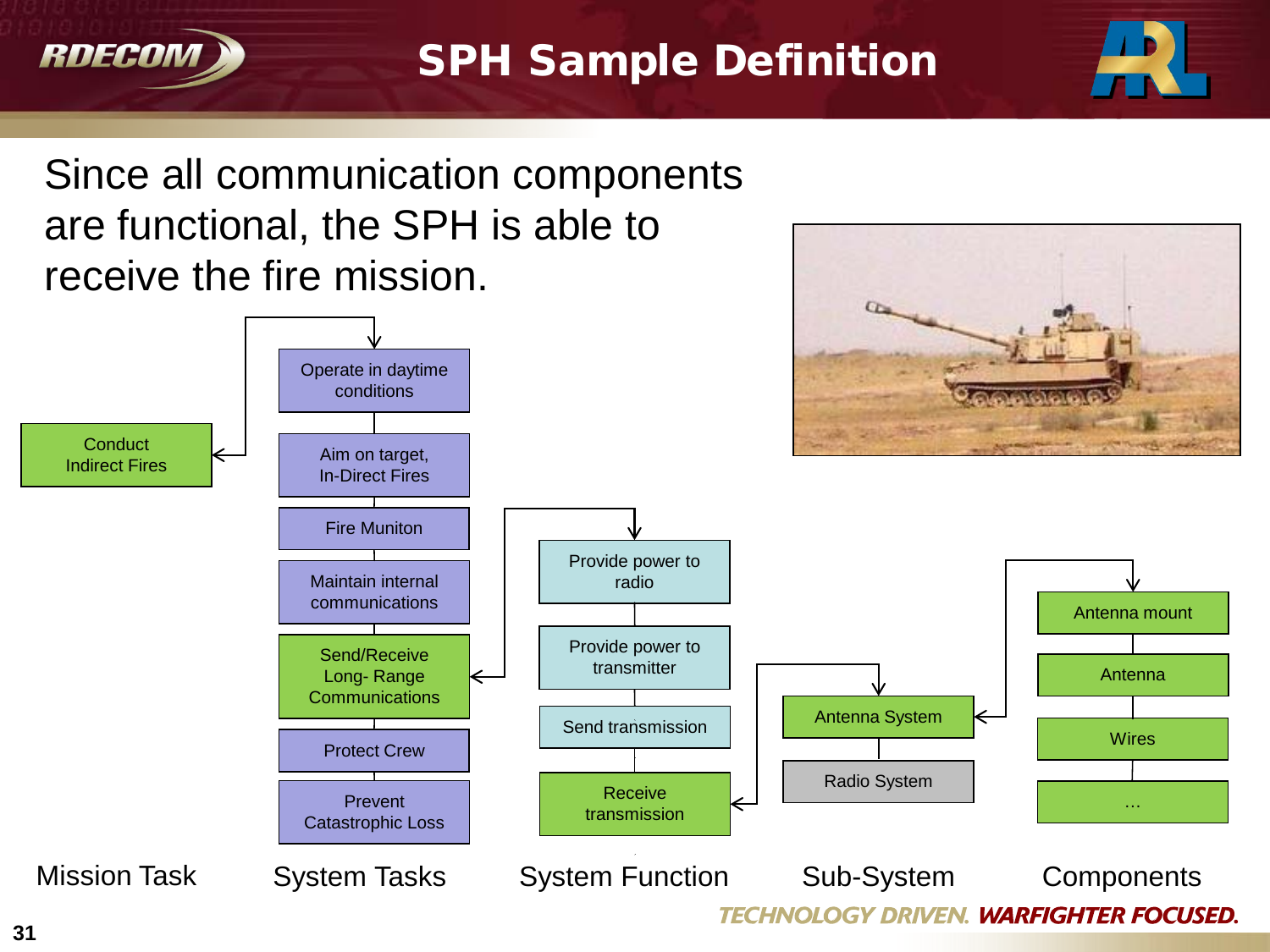

#### SPH Sample Definition



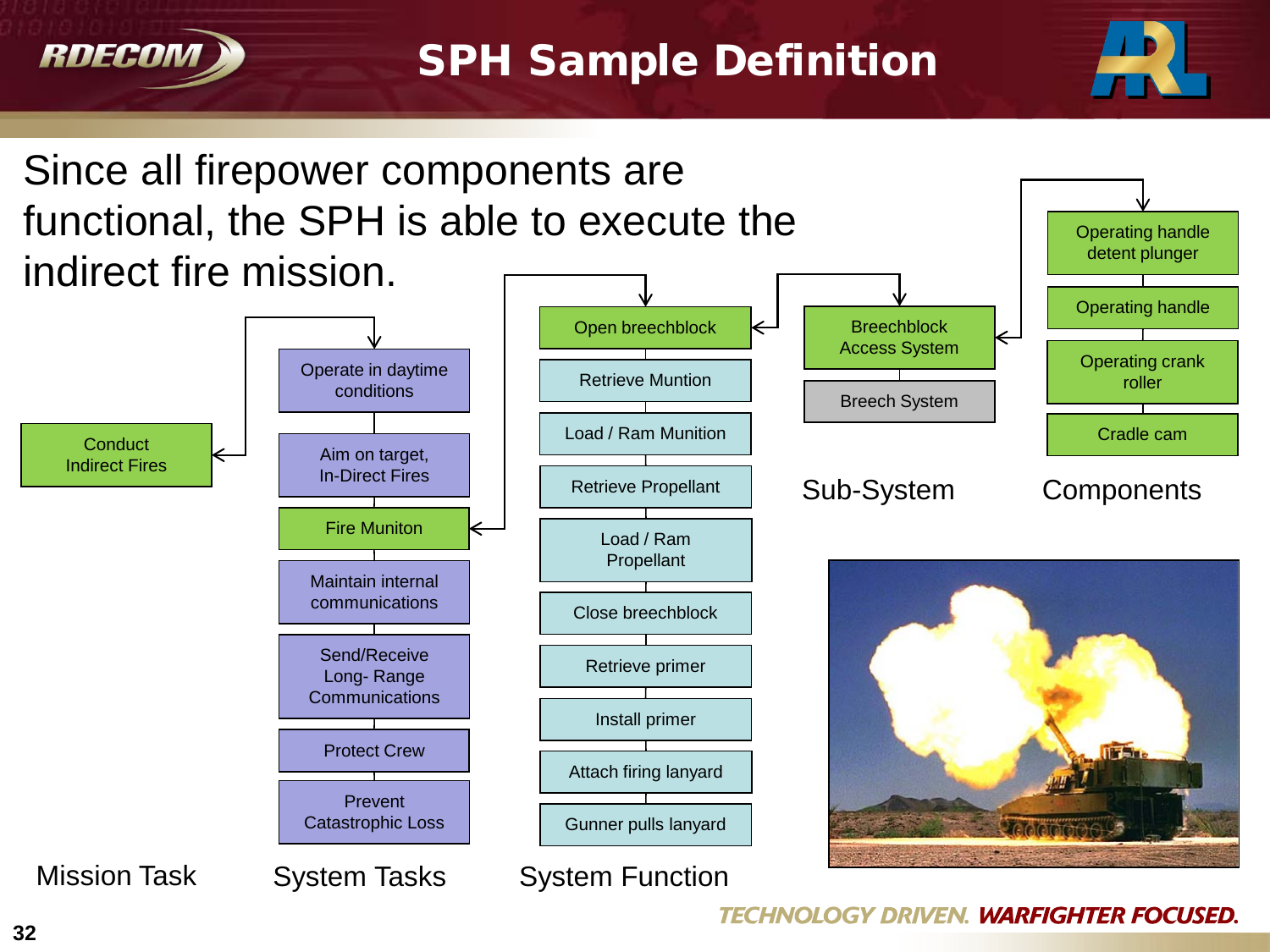

Connect systems by mutual System Tasks.

- As the UAV detected the target, it was able to send the information to the SPH.
- As the SPH was able to receive communications, it was able to fire on the target.



#### **TECHNOLOGY DRIVEN. WARFIGHTER FOCUSED.**

**RDECOM**